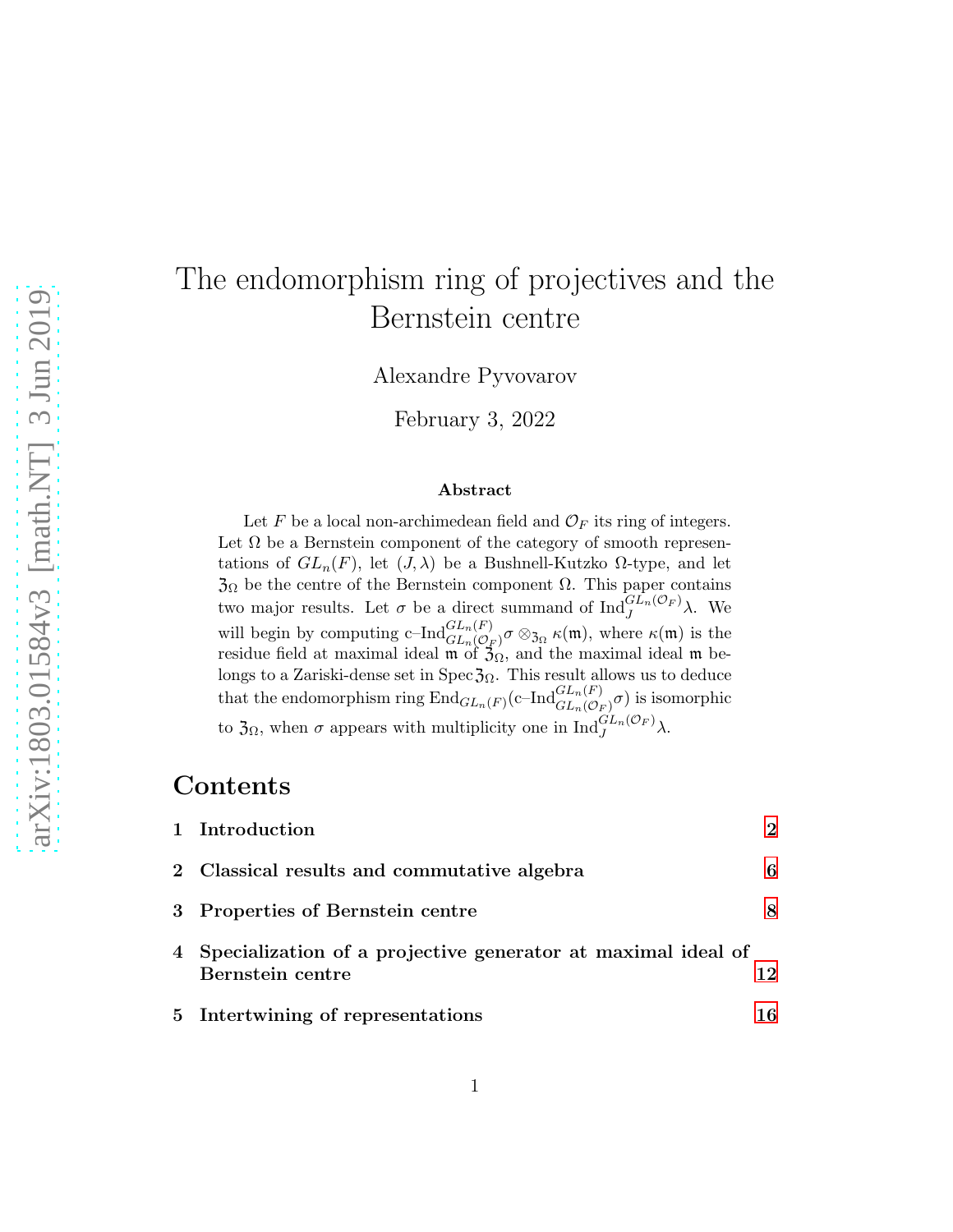|  |  | 6 Computation of multiplicities |  |  |
|--|--|---------------------------------|--|--|
|--|--|---------------------------------|--|--|

7 Consequences [24](#page-23-0)

<span id="page-1-0"></span>References [26](#page-25-0)

### 1 Introduction

Let  $G = GL_n(F)$ , where F is a non-archimedean local field and let E be an algebraically closed field of characteristic zero. We will consider smooth Erepresentations of G and of its subgroups. Let  $\Omega$  be a Bernstein component of the category of smooth representations of G, let  $(J, \lambda)$  be a Bushnell-Kutzko  $\Omega$ -type, such that J is contained in a maximal compact subgroup K. We refer the reader to notation section for the definitions.

In [\[SZ99\]](#page-28-0) section 6 (just above Proposition 2) the authors define irreducible K-representations  $\sigma_{\mathcal{P}}(\lambda)$ , where P is partition valued functions with finite support (cf. section 2 [\[SZ99\]](#page-28-0)). One has the decomposition :

<span id="page-1-1"></span>
$$
\operatorname{Ind}_{J}^{K} \lambda = \bigoplus_{\mathcal{P}} \sigma_{\mathcal{P}}(\lambda)^{\oplus m_{\mathcal{P},\lambda}},\tag{1.1}
$$

where the summation runs over partition valued functions with finite support. The integers  $m_{\mathcal{P},\lambda}$  are finite and we call them multiplicities of  $\sigma_{\mathcal{P}}(\lambda)$ 's.

There is a natural partial ordering, as defined in [\[SZ99\]](#page-28-0), on the set of partition valued functions. Let  $\mathcal{P}_{max}$  be the maximal partition valued function and let  $\mathcal{P}_{min}$  the minimal one. Define  $\sigma_{max}(\lambda) := \sigma_{\mathcal{P}_{max}}(\lambda)$  and  $\sigma_{min}(\lambda) := \sigma_{\mathcal{P}_{min}}(\lambda)$ . Both  $\sigma_{max}(\lambda)$  and  $\sigma_{min}(\lambda)$  occur in Ind $_{J}^{K}\lambda$  with multiplicity 1 (see Remark [7.2.1\)](#page-25-1).

When the type  $(J, \lambda)$  is trivial,  $\sigma_{min}(\lambda)$  is st, which is the inflation of Steinberg representation of  $GL_n(k_F)$  to K and  $\sigma_{max}(\lambda)$  is the trivial representation. In this simplest case, when have  $\Omega = [T, 1]_G$ , it follows from [\[Dat99a,](#page-27-0) Thm 4.1] that the action of  $\mathfrak{Z}_{\Omega}$  on c–Ind ${}_{\text{K}}^{G}$ 1 induces a ring isomorphism  $\mathfrak{Z}_\Omega \simeq \text{End}_G(\text{c-Ind}_K^G)$ . The isomorphism  $\mathfrak{Z}_\Omega \simeq \text{End}_G(\text{c-Ind}_K^G st)$  is a special case of [\[Hel16,](#page-27-1) Corollary 6.1]. It was pointed out to us by an anonymous referee that the case  $\sigma = st$  can be easily deduced from the case  $\sigma = 1$ via the Iwahori-Matsumuto involution(cf. [\[Jan95\]](#page-27-2)[section 2.2]).

The purpose of this paper is to generalize the isomorphisms above to other Bernstein components and to other multiplicity one direct summands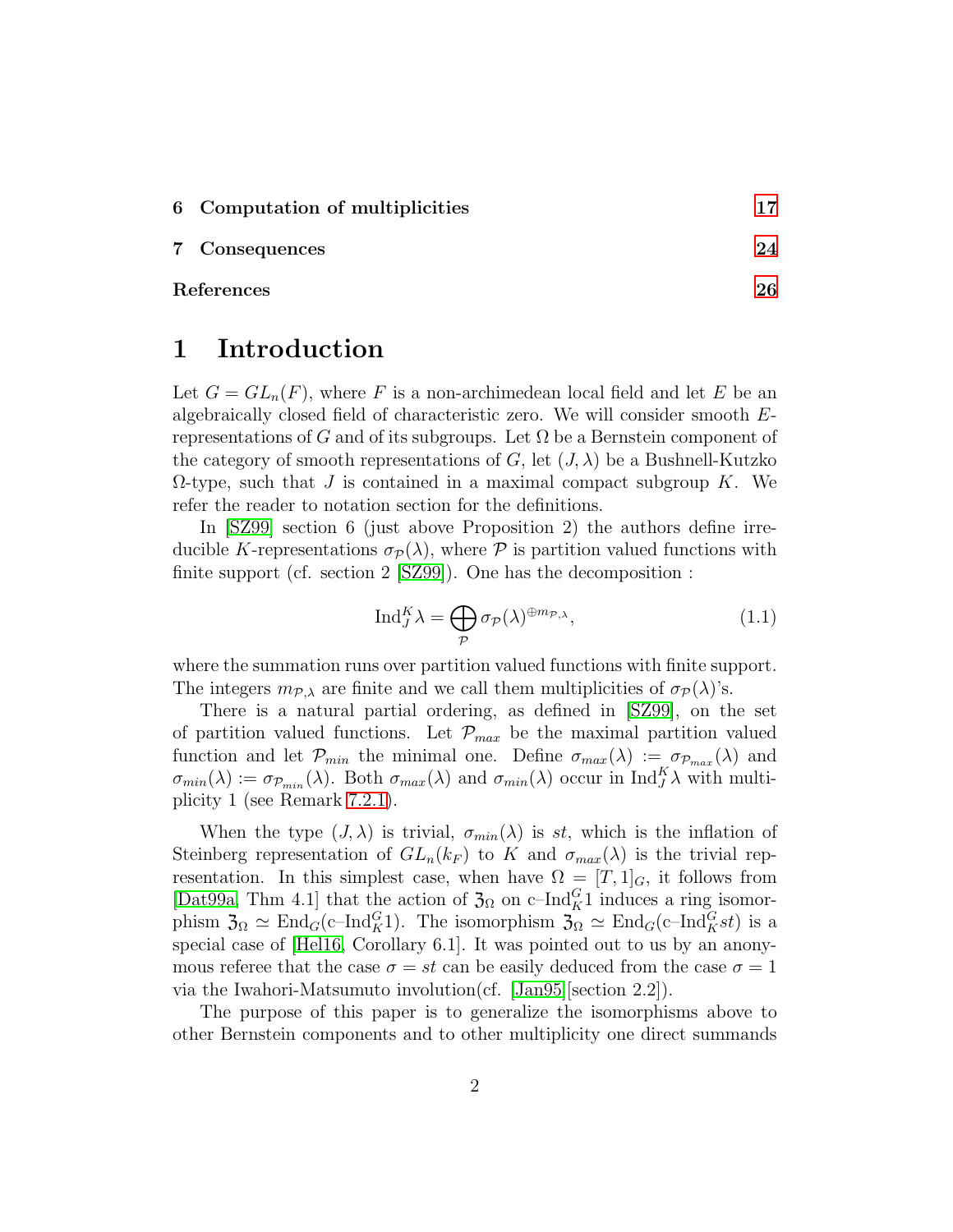of Ind<sup>K</sup> $\lambda$ . When the type  $(J, \lambda)$  is trivial,  $\sigma_{max}(\lambda) = 1$  and  $\sigma_{min}(\lambda) = st$  are the only multiplicity free summands of  $\text{Ind}_{J}^{K} \lambda$ . However, when the type is semi-simple there can be more then 2 multiplicity one direct summands of Ind<sup>K</sup> $\lambda$  (see Remark [7.2.1\)](#page-25-1).

In order to get such an isomorphism we will study the  $\mathfrak{Z}_{\Omega}$ -module  $\text{Hom}_G(\text{c-Ind}_{K}^G \sigma_{\mathcal{P}}(\lambda), \text{c-Ind}_{K}^G \sigma_{\mathcal{P}'}(\lambda))$  for any partition valued functions  $\mathcal{P}$  and  $\mathcal{P}^{\prime}$ .

Before we state precisely our main results we will introduce some more notation. Recall that K is a maximal compact open subgroup of  $G$  containing J. Let  $\hat{K}$  denote the set of all isomorphism classes of irreducible representations of  $K$ . In order to simplify the notation, the decomposition  $(1.1):$  $(1.1):$ 

$$
\mathrm{Ind}_{J}^{K} \lambda = \bigoplus_{\mathcal{P}} \sigma_{\mathcal{P}}(\lambda)^{\oplus m_{\mathcal{P},\lambda}},
$$

will be written as,

<span id="page-2-0"></span>
$$
\operatorname{Ind}_{J}^{K} \lambda = \bigoplus_{\sigma \in \widehat{K}} \sigma^{\oplus m_{\sigma}}.
$$
 (1.2)

The integers  $m_{\sigma}$  are the multiplicities of  $\sigma$ 's in  $\text{Ind}_{J}^{K} \lambda$ . It follows that :

<span id="page-2-1"></span>
$$
c\text{-Ind}_{J}^{G} \lambda = c\text{-Ind}_{K}^{G} (\text{Ind}_{J}^{K} \lambda) = \bigoplus_{\sigma \in \hat{K}} (c\text{-Ind}_{K}^{G} \sigma)^{\oplus m_{\sigma}}.
$$
 (1.3)

We will state now our main result:

**Theorem 1.4.** Let  $\sigma_1, \sigma_2 \in K$  with multiplicities  $m_{\sigma_1}, m_{\sigma_2}$  respectively. *Then*  $\text{Hom}_G(c\text{-}\text{Ind}_K^G\sigma_1, c\text{-}\text{Ind}_K^G\sigma_2)$  *is a free*  $\mathfrak{Z}_{\Omega}$ *-module of rank*  $m_{\sigma_1}m_{\sigma_2}$ *.* 

As a corollary of the result above we get:

**Corollary 1.5.** Let  $\sigma \in K$ *, such that*  $m_{\sigma} = 1$ *. Then the canonical map*  $\mathfrak{Z}_{\Omega} \to \text{End}_{G}(\text{c-Ind}_{K}^{G} \sigma)$  *induces a ring isomorphism:* 

$$
\mathfrak{Z}_{\Omega} \simeq \mathrm{End}_G(\mathrm{c\text{--} Ind}_{K}^{G} \sigma).
$$

this is the statement of Corollary [7.2.](#page-25-2)

Let me finish this introduction by saying that the representation-theoretic results proven here will be used by [\[Pyv18\]](#page-28-1) to establish the Breuil-Schneider conjecture in many new cases, following the method of  $[CEG^+16]$ .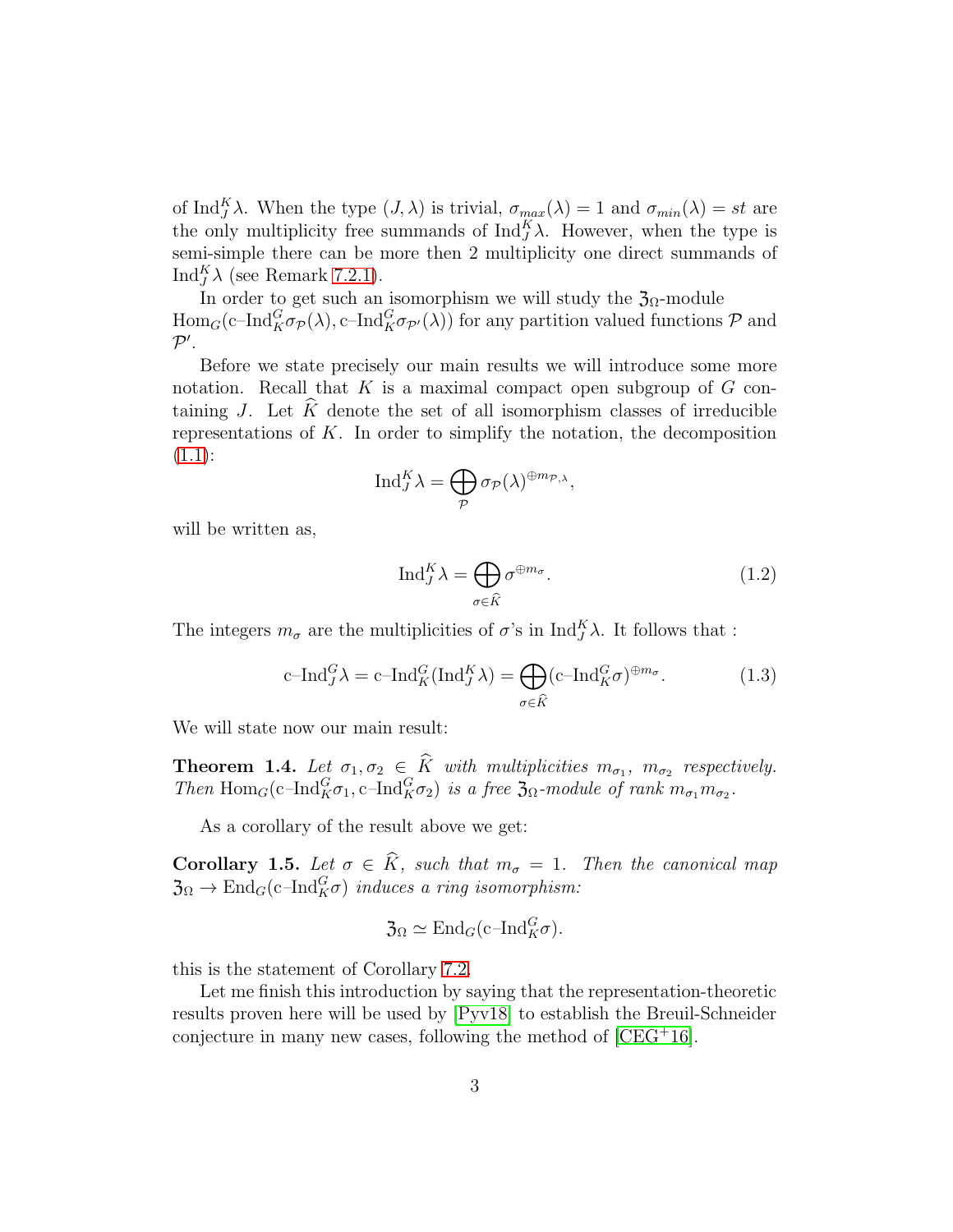This paper is organised in the following manner. In section [2](#page-5-0) we will recall some facts about representations of G and prove a few easy lemmas. Next, in section [3,](#page-7-0) we will prove some results about Bernstein centre. These results will allow us to study the specialization of a projective generator at maximal ideals that belong to some dense set. This will be achieved in section [4.](#page-11-0) Then in sections [5](#page-15-0) and [6](#page-16-0) we collect some technical results that will be needed in the next section. Then in section [7](#page-23-0) we will prove the main result of this paper.

### Notation

Let G be p-adic reductive group and let  $E$  be an algebraically closed field of characteristic zero. Let  $\mathcal{R}(G)$  be the category of all smooth E-representations of G.We denote by  $i_P^G : \mathcal{R}(M) \longrightarrow \mathcal{R}(G)$  the normalized parabolic induction functor, where  $P = MN$  is a parabolic subgroup of G with Levi subgroup M. Let  $\overline{P}$  be the opposite parabolic with respect to M. We use the notation Ind and c–Ind to denote the induction and compact induction respectively.

The Bernstein decomposition expresses the category  $\mathcal{R}(G)$  as the product of certain indecomposable full subcategories, called Bernstein components. These components are parametrized by the inertial classes. Let me now recall the definition of an inertial class. Let  $M$  be a Levi subgroup of some parabolic subgroup of G and let  $\rho$  be an irreducible supercuspidal representation of M and consider a set of pairs  $(M, \rho)$  as above. We say that two pairs  $(M_1, \rho_1)$ and  $(M_2, \rho_2)$  are inertially equivalent if and only if there is  $g \in G$  and an unramified character  $\chi$  of  $M_2$  such that,  $M_2 = M_1^g$  and  $\rho_2 \simeq \rho_1^g \otimes \chi$ , where  $M_1^g := g^{-1} M_1 g$  and  $\rho_1^g$  $P_1(x) = \rho_1(gxg^{-1}), \forall x \in M_1^g$ . An equivalence class of  $(M, \rho)$  will be denoted  $[M, \rho]_G$ . The set of all such equivalence classes will be denoted by  $\mathcal{B}(G)$ .

In order to state the Bernstein decomposition, let me introduce some further notation. We are given an inertial class  $\Omega := [M, \rho]_G$ , where  $\rho$  is a supercuspidal representation of M and  $D := [M, \rho]_M$ . To any inertial class  $\Omega$ we may associate a full subcategory  $\mathcal{R}^{\Omega}(G)$  of  $\mathcal{R}(G)$ , such that  $(\pi, V)$  is an object of  $\mathcal{R}^{\Omega}(G)$  if and only if every irreducible G-subquotient  $\pi_0$  of  $\pi$  appear as a composition factor of  $i_P^G(\rho \otimes \omega)$  for  $\omega$  some unramified character of  $M$  and P some parabolic subgroup of G with Levi factor M. The category  $\mathcal{R}^{\Omega}(G)$ is called a Bernstein component of  $\mathcal{R}(G)$ . We will say that a representation  $\pi$  is in  $\Omega$  if  $\pi$  is an object of  $\mathcal{R}^{\Omega}(G)$ . According to [\[Ber84\]](#page-25-3), we have a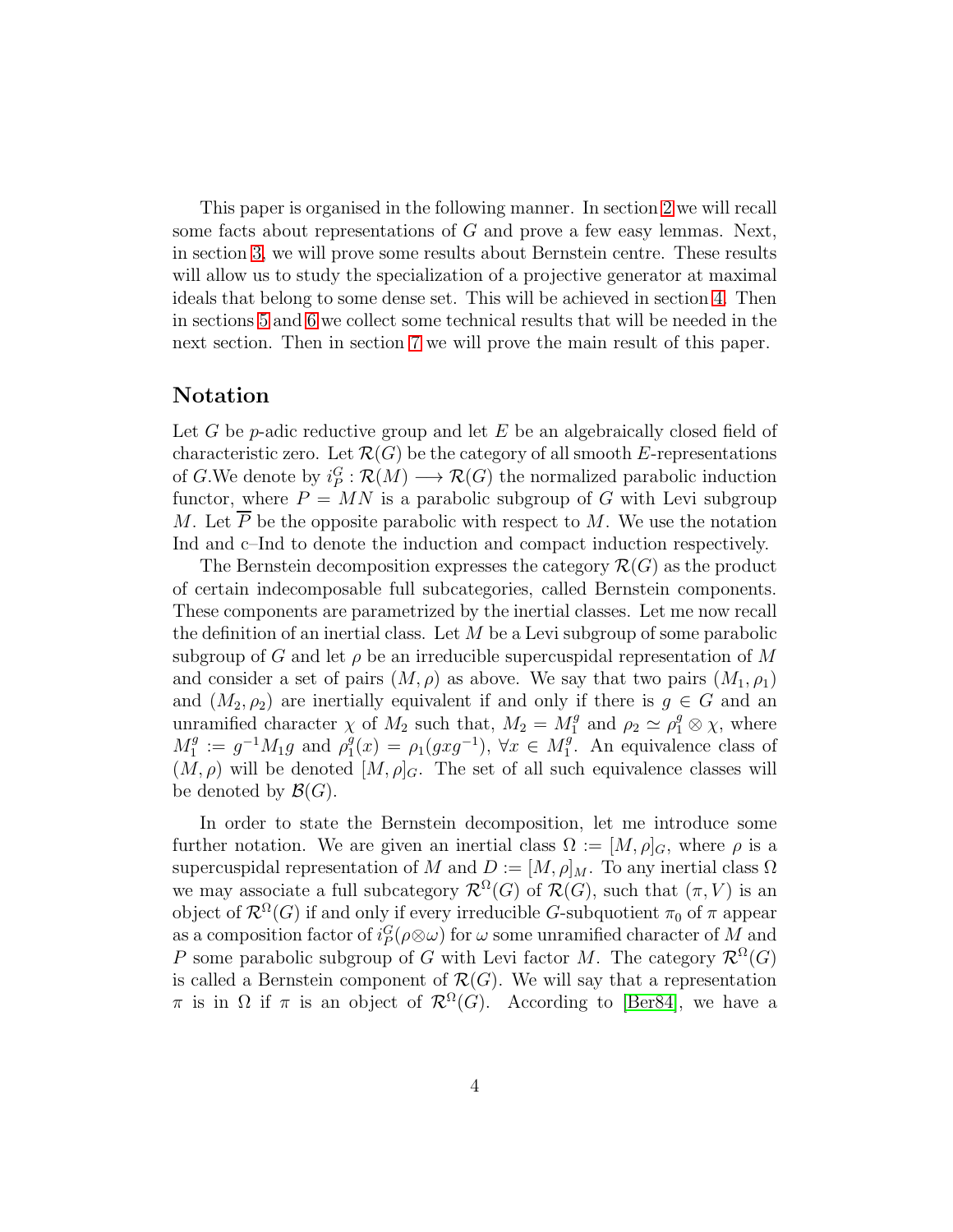decomposition:

$$
\mathcal{R}(G) = \prod_{\Omega \in \mathcal{B}(G)} \mathcal{R}^{\Omega}(G).
$$

So in order to understand the category  $\mathcal{R}(G)$ , it is enough to restrict our attention to the components. We may understand those components via the theory of types, developed by Bushnell and Kutzko. This theory allows us to parametrize all the irreducible representations of  $G$  up to inertial equivalence using irreducible representations of compact open subgroups of G.

Let me briefly define Bushnell–Kutzko types. Let J be a compact open subgroup of G and let  $\lambda$  be an irreducible representation of J. Let K be a maximal compact open subgroup of G containing J. We say that  $(J, \lambda)$  is an  $\Omega$ -type if and only if for every irreducible object  $(\pi, V)$  of  $\mathcal{R}^{\Omega}(G)$ , V is generated by the  $\lambda$ -isotypical component of V as G-representation.

Let F be a non-archimedean local field, with a finite residue field  $k_F$ . Let  $\mathcal{O}_F$  be its complete discrete valuation ring, let p be the maximal ideal of  $\mathcal{O}_F$ with uniformizer  $\varpi$ , and let  $q = |k_F|$ . In this paper we only consider the case  $G = GL_n(F)$ .

For  $G = GL_n(F)$ , the types can be constructed in an explicit manner (cf. [\[BK93\]](#page-26-0), [\[BK98\]](#page-26-1) and [\[BK99\]](#page-26-2)) for every Bernstein component. Moreover, Bushnell and Kutzko have shown that the Hecke algebra  $\mathcal{H}(G,\lambda) :=$  $\mathcal{H}(G, J, \lambda) := \text{End}_G(\text{c-Ind}_{J}^G \lambda)$  is naturally isomorphic to a tensor product of affine Hecke algebras of type A. The simplest example of a type is  $(I, 1)$ , where I is Iwahori subgroup of G and 1 is the trivial representation of I. In this case  $\Omega = [T, 1]_G$ , where T is the subgroup of diagonal matrices. We will refer to example as the Iwahori case.

Let  $\mathcal{R}_{\lambda}(G)$  be the full subcategory of  $\mathcal{R}(G)$  such that  $(\pi, V)$  is an object of  $\mathcal{R}_{\lambda}(G)$  if and only if V is generated by  $V^{\lambda}$  (the  $\lambda$ -isotypical component of V) as  $G$ -representation.

Moreover every Bernstein component has a description as a category of modules over  $\mathcal{H}(G,\lambda)$ . Indeed, for any  $\Omega$ -type  $(J,\lambda)$ , by Theorem 4.2 (ii)[\[BK98\]](#page-26-1), we have a functor:

$$
\mathfrak{M}_{\lambda} : \mathcal{R}_{\lambda}(G) \rightarrow \mathcal{H}(G, \lambda) - Mod \pi \mapsto \text{Hom}_{J}(\lambda, \pi) = \text{Hom}_{G}(\text{c-Ind}_{J}^{G} \lambda, \pi) ,
$$

which is an equivalence of categories. Since  $(J, \lambda)$  is an  $\Omega$ -type, we have  $\mathcal{R}^{\Omega}(G) = \mathcal{R}_{\lambda}(G).$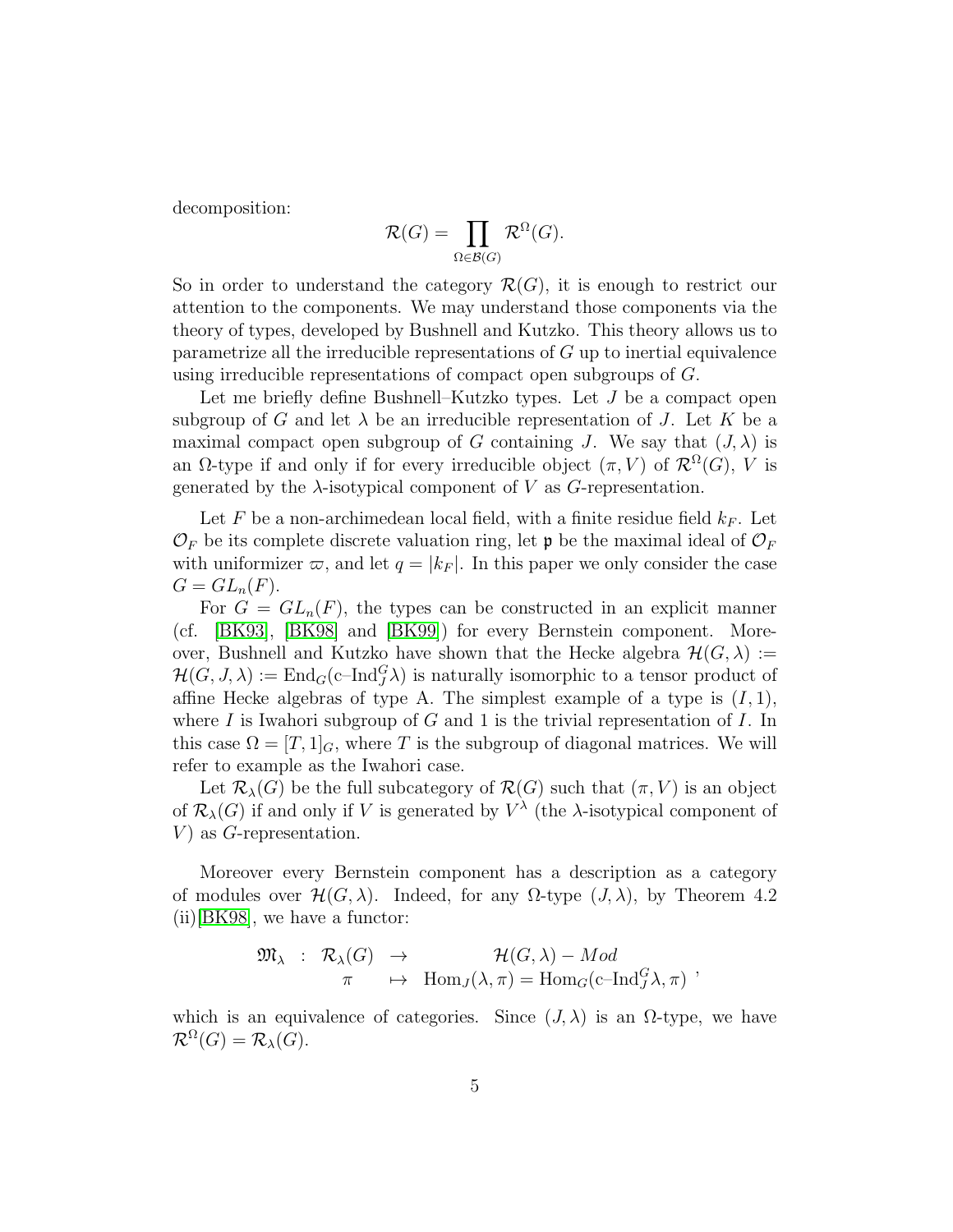Denote by W the vector space on which the representation  $\lambda$  is realized. Next, let  $(\check{\lambda}, W^{\vee})$  denote the contragradient of  $(\lambda, W)$ .

Then by (2.6) [\[BK99\]](#page-26-2), the Hecke algebra  $\mathcal{H}(G,\lambda) := \text{End}_G(\text{c-Ind}_J^G \lambda)$  can be identified with the space of compactly supported functions  $f : G \longrightarrow$  $\text{End}_E(W^{\vee})$  such that  $f(j_1.g.j_2) = \tilde{\lambda}(j_1) \circ f(g) \circ \tilde{\lambda}(j_2)$ , with  $j_1, j_2 \in J$  and  $g \in G$  and the multiplication of two elements  $f_1$  and  $f_2$  is given by the convolution:

$$
f_1 * f_2(g) = \int_G f_1(x) \circ f_2(x^{-1}g) dx
$$

For  $u \in \text{End}_E(W^{\vee})$ , we write  $\check{u} \in \text{End}_E(W)$  for the transpose of u with respect of the canonical pairing between W and W<sup>V</sup>. This gives  $(\check{\lambda}(j))^{\vee} =$  $\lambda(j)$ , for  $j \in J$ . For  $f \in \mathcal{H}(G,\lambda)$ , define  $\check{f} \in \mathcal{H}(G,\check{\lambda})$ , by  $\check{f}(g) = f(g^{-1})^{\vee}$ , for all  $g \in G$ .

Write  $\mathfrak{Z}_{\Omega}$  for the centre of category  $\mathcal{R}^{\Omega}(G)$  and  $\mathfrak{Z}_{D}$  for the centre of category  $\mathcal{R}^D(M)$ , which is defined the same way as  $\mathcal{R}^{\Omega}(G)$ . Recall that the centre of a category is the ring of endomorphisms of the identity functor. For example the centre of the category  $\mathcal{H}(G,\lambda) - Mod$  is  $Z(\mathcal{H}(G,\lambda))$ , where  $Z(\mathcal{H}(G,\lambda))$  is the centre of the ring  $\mathcal{H}(G,\lambda)$ . We will call  $\mathfrak{Z}_{\Omega}$  a Bernstein centre.

## <span id="page-5-0"></span>2 Classical results and commutative algebra

We will start stating a few very useful results and we will introduce more notation. Recall that  $\Omega := [M, \rho]_G$ , where  $\rho$  is a supercuspidal representation of M and  $D := [M, \rho]_M$ . Write  $\mathfrak{Z}_{\Omega}$  for the centre of category  $\mathcal{R}^{\Omega}(G)$  and  $\mathfrak{Z}_{D}$ for the centre of category  $\mathcal{R}^D(M)$ . Combining together theorem in section VI.4.4. $(p.232)$  and the first lemma in section VI.10.3.  $(p.311)$  both in  $\lbrack \text{Ren10} \rbrack$ , we get following theorem:

<span id="page-5-1"></span>**Theorem 2.1.**  $\mathcal{H}(G,\lambda)$  *is a free finitely generated*  $\mathfrak{Z}_D$ *-module.* 

The following result is the proved in section VI.10.3. [\[Ren10\]](#page-28-2) (p.314), just before the statement of a theorem:

Lemma 2.2.

$$
\mathfrak{Z}_{\Omega}=\mathfrak{Z}_{D}^{W(D)}
$$

*where*

$$
W(D) = \{ g \in G | g^{-1}Mg = M \text{ and } [M, \rho^g]_M = D \} / M.
$$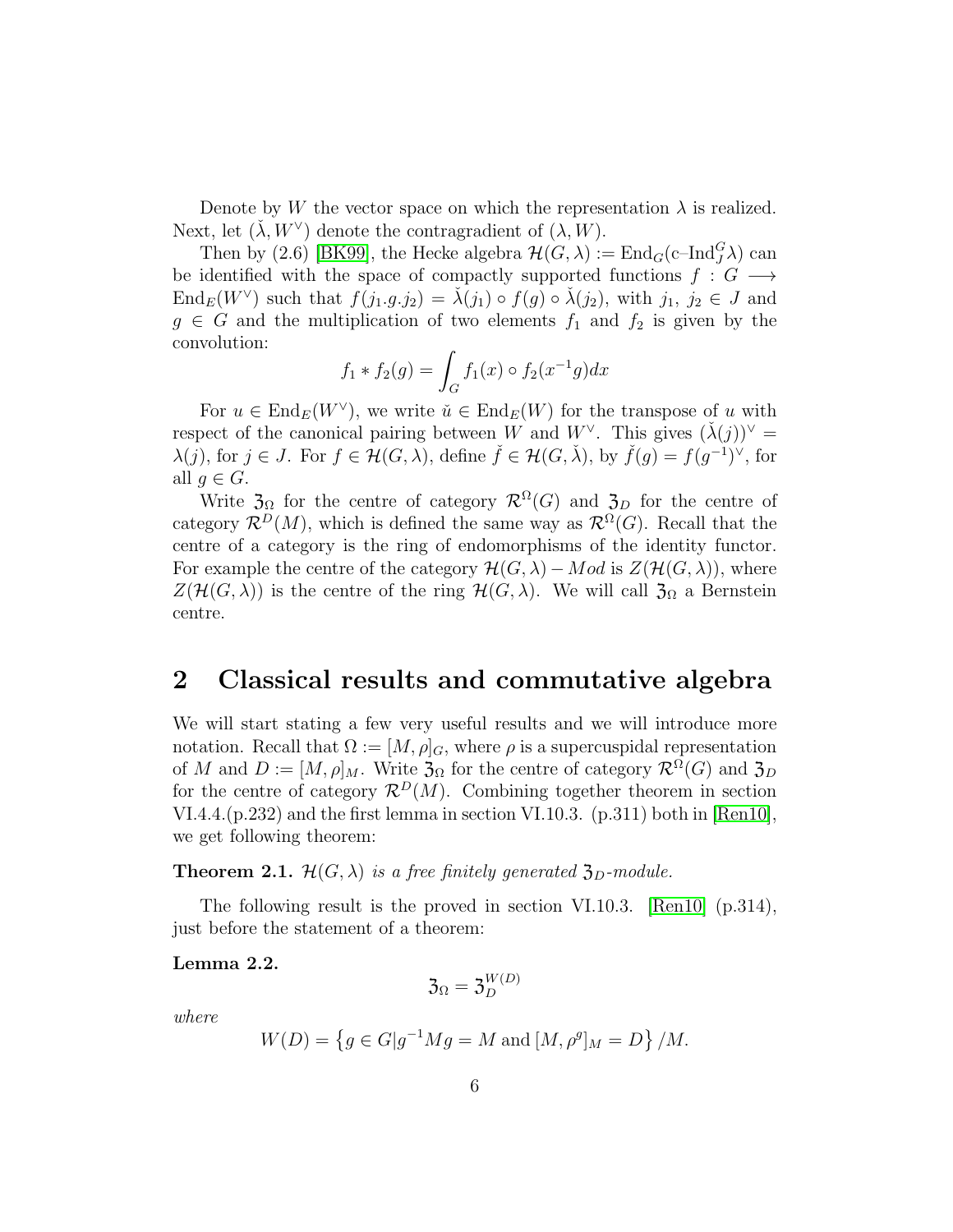Since  $\mathfrak{Z}_D$  is an E-algebra of finite type we may use the results of [\[Bou85a\]](#page-26-3) Chapitre 5 §1.9, to get:

Lemma 2.3.  $\mathfrak{Z}_D$  *is a*  $\mathfrak{Z}_{\Omega}$ -module(algebra) of finite type.

Write  $\chi$  for algebra homomorphism  $\chi : \mathfrak{Z}_{\Omega} \to E$ . Let  $\mathfrak{m} = \text{Ker}(\mathfrak{Z}_{\Omega} \stackrel{\chi}{\to} E)$ a maximal ideal of  $\mathfrak{Z}_\Omega$  and  $\kappa(\mathfrak{m})$  the residue field which is isomorphic to E. From now on we will always identify an algebra homomorphism  $\chi : \mathfrak{Z}_{\Omega} \to E$ and a maximal ideal  $\mathfrak{m} = \text{Ker}(\mathfrak{Z}_{\Omega} \stackrel{\chi}{\to} E)$  of  $\mathfrak{Z}_{\Omega}$ .

<span id="page-6-2"></span>Lemma 2.4. *Let* A *and* B *be two* E*-algebras. Let* G *a finite group acting on* A and H another finite group acting on B, so that  $G \times H$  acts on  $A \otimes_E B$ . *Then the invariants under action of*  $G \times H$  *are*  $(A \otimes_E B)^{G \times H} = (A^G) \otimes_E (B^H)$ 

<span id="page-6-1"></span>Lemma 2.5. *Let* A *be a commutative* E*-algebra, which is also a Jacobson ring.* Let  $f \in A$ , which is a not a zero divisor in A. Then the set m-Spec $(A[\frac{1}{f}$  $\left(\frac{1}{f}\right]$ ) *is Zariski dense in* Spec $(A)$ *.* 

<span id="page-6-0"></span>**Lemma 2.6.** Let  $Z := E[X_1, \ldots, X_e]$  and  $S := Z^{\mathfrak{S}_e}$ , where the symmetric *group*  $\mathfrak{S}_e$  *acts by permutation of variables, i.e.*  $\sigma \in \mathfrak{S}_e$  *acts by*  $\sigma$ . $X_i = X_{\sigma(i)}$ . Let  $s_i := \sum$  $1 \leq j_1 < ... < j_i \leq e$  $X_{j_1} \ldots X_{j_i}$  be the elementary symmetric polynomial, *then*  $S \simeq E[s_1, \ldots, s_e]$ *. Then* Z *is a free* S-module of rank e! with basis given by monomials  $X^{\nu} := X_1^{\nu(1)}$  $X_1^{\nu(1)} \dots X_e^{\nu(e)}$ , such that  $0 \le \nu(i) < i$  for  $1 \le i \le e$ . Let  $\Delta = \det(\text{tr}_{Z/S}(X^{\mu}.\overline{X^{\nu}}))_{\mu,\nu}$  and let  $d = \prod_{i < j} (X_i - \overline{X}_j)^2$ . Then  $\Delta$  is some *power of* d*.*

*Proof.* According to [\[Bou03\]](#page-26-4) IV.§6.1 Theorem 1 c) Z is a free S-module of rank e!. Let's first prove that d is irreducible in S. Assume that  $d = d_1 d_2 =$  $(-1)^{e(e-1)/2} \prod_{i \neq j} (X_i - X_j)$  with  $d_1$  and  $d_2$  both in S and have positive degree. Let  $T = \{(i, j)|i \neq j\}$ . Since Z is an UFD, then by uniqueness of factorization we have:

$$
d_k = c_k \prod_{(i,j)\in T_k} (X_i - X_j),
$$

where  $k \in \{1,2\}$  and  $c_k \in E$ . The subsets  $T_k$  of T are such that  $T_k \neq \emptyset$ ,  $T_1 \cup T_2 = T$  and  $T_1 \cap T_2 = \emptyset$ . Since  $d_k \in S$ , then for all  $\sigma \in \mathfrak{S}_e$  we have that  $\sigma.d_k = d_k$ , then

$$
\prod_{(i,j)\in T_k} (X_{\sigma(i)} - X_{\sigma(j)}) = \prod_{(i,j)\in T_k} (X_i - X_j),
$$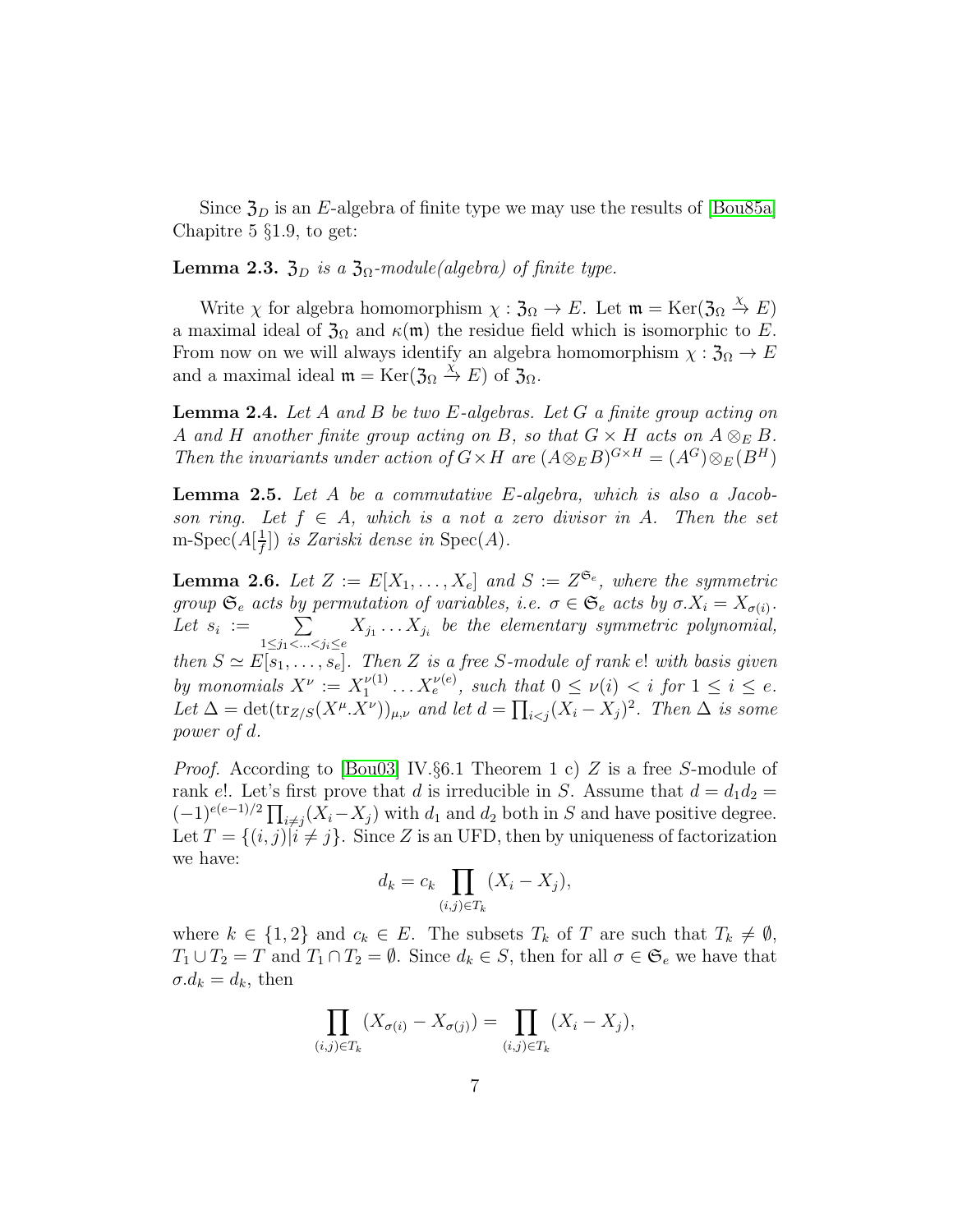again by uniqueness of factorization in  $Z$ , we may identify factors on both sides. In particular we have that if  $(i, j) \in T_k$  then for any permutation  $\sigma$  we have that  $(\sigma(i), \sigma(j)) \in T_k$ . This implies that  $T \subseteq T_k$ , a contradiction.

The map  $f : \text{Spec } Z \to \text{Spec } S$  induced by an embedding  $S \hookrightarrow Z$  is étale at a point  $x$  if and only if it is unramified at  $x$ . However the zero locus of  $\Delta$ ,  $V(\Delta)$ , is equal to the set of points where the map f is ramified (i.e. is not étale), by definition of the discriminant. The map  $f$  is not étale when  $X_i = X_j$  for  $i \neq j$ , this is the zero locus of d. Since d is irreducible in S, it follows that  $\Delta$  is some power of d.  $\Box$ 

## <span id="page-7-0"></span>3 Properties of Bernstein centre

Recall that  $\Omega := [M, \rho]_G$ , where  $\rho$  is a supercuspidal representation of M and  $D := [M, \rho]_M$ . Our goal is to determine  $\mathfrak{Z}_D \otimes_{\mathfrak{Z}_\Omega} \kappa(\mathfrak{m})$  when  $\mathfrak{m}$  varies through a dense set of maximal ideals in Spec  $\mathfrak{Z}_{\Omega}$ , where  $\mathfrak{Z}_{\Omega}$  for the centre of category  $\mathcal{R}^{\Omega}(G)$  and  $\mathfrak{Z}_D$  for the centre of category  $\mathcal{R}^D(M)$ .

Let's first describe the action of  $W(D)$  on  $\mathfrak{Z}_D$ . Let  $\mathcal{X}(M)$  be the group of unramified characters of M and  $\mathcal{X}(M)(\rho) = \{ \chi \in \mathcal{X}(M) | \rho \simeq \rho \otimes \chi \}$ . Let  $M^{\circ}$ be the intersection of the kernels of the characters  $\chi \in \mathcal{X}(M)$  and let T be the intersection of the kernels of the  $\chi \in \mathcal{X}(M)(\rho)$ . The restriction to T induces a bijection  $\mathcal{X}(M)/\mathcal{X}(M)(\rho) \simeq \mathcal{X}(T)$ . Let  $Irr(D)$  be the set of irreducible representations in D. Every such a representation is of the form  $\rho \otimes \chi$  for  $\chi \in \mathcal{X}(M)$ . Thus we have a bijection  $\mathcal{X}(M)/\mathcal{X}(M)(\rho) \simeq Irr(D), \chi \mapsto \rho \otimes \chi$ . Composing it with previous bijection we get a bijection  $Irr(D) \simeq \mathcal{X}(T)$ . Now  $\mathcal{X}(T)$  is naturally isomorphic to the set of E-algebra homomorphisms from  $E[T/M°]$  to E. It is explained in [\[Ren10\]](#page-28-2) section V.4.4 that we have an identification  $\mathfrak{Z}_D \simeq E[T/M^\circ]$ , so that the bijection  $Irr(D) \simeq \mathcal{X}(T)$  induces a natural bijection between  $Irr(D)$  and m-Spec( $\mathfrak{Z}_D$ ). The group  $W(D)$  acts on  $Irr(D)$  by conjugation. For each  $w \in W(D)$  let  $\xi_w \in \mathcal{X}(M)$  be any character such that  $\rho^w \simeq \rho \otimes \xi_w$ . We will use the same symbol  $\xi_w$  for the restriction of  $\xi_w$  to T. If  $\chi \in \mathcal{X}(M)$  then  $(\rho \otimes \chi)^w \simeq \rho \otimes \chi^w \cdot \xi_w$ . Thus the action of  $W(D)$  on  $\mathcal{X}(T)$  is given by  $w \cdot \chi = \chi^w \cdot \xi_w$ . It is immediate that the induced action on  $E[T/M^{\circ}] \simeq \mathfrak{Z}_D$  is given by  $w.(tM^{\circ}) = \xi_w(t)^{-1} t^w M^{\circ}$ .

<span id="page-7-1"></span>**Lemma 3.1.** An E-algebra homomorphism  $X : \mathfrak{Z}_D \to E$  can be lifted to an *unramified character*  $\overline{\chi}$  *of*  $M$ *, i.e. we have a surjective map:* 

$$
\mathcal{X}(M) \twoheadrightarrow \text{Hom}_{E-alg}(\mathfrak{Z}_D, E).
$$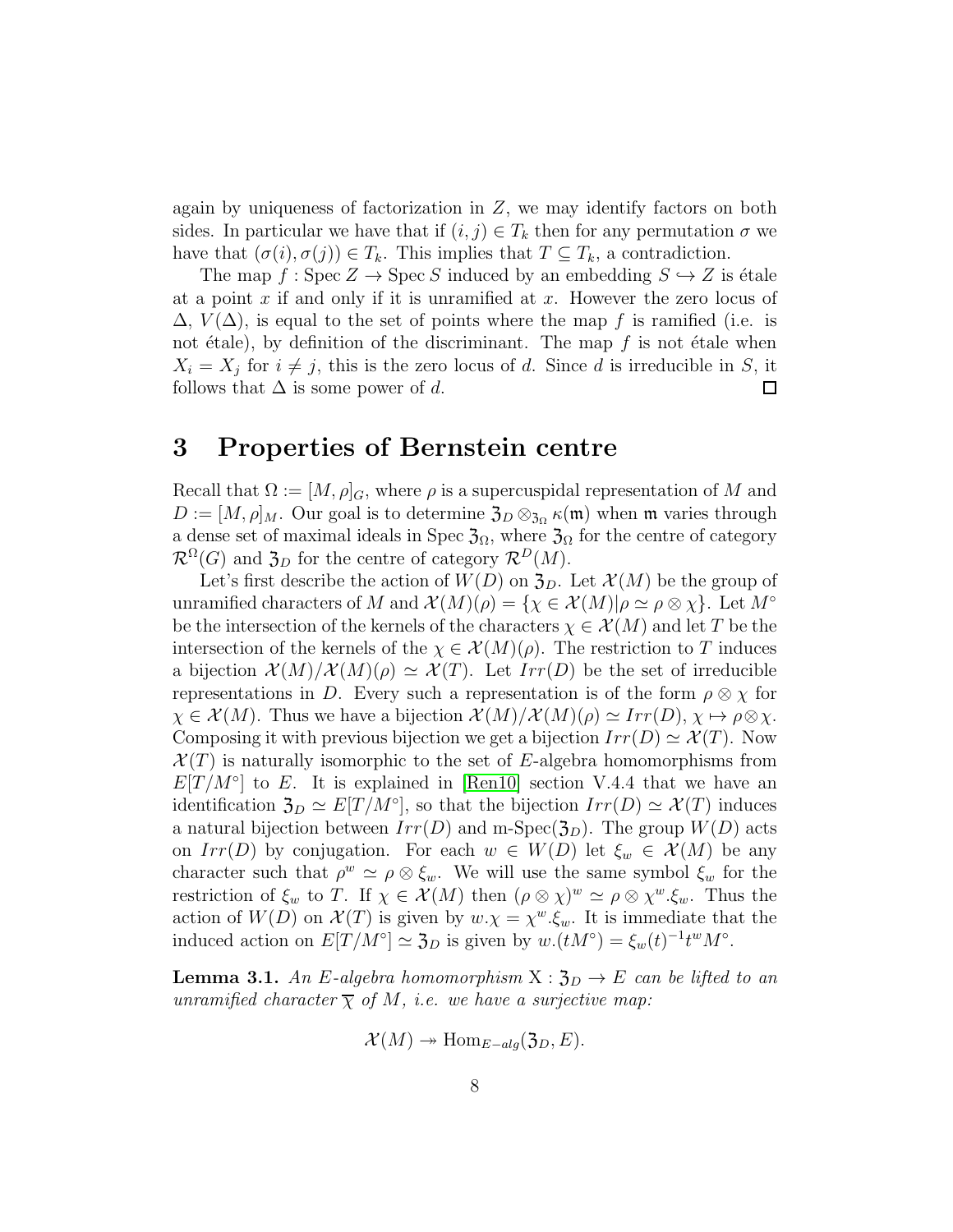*This map has the following description, given an unramified character*  $\overline{\chi}$  *of* M, we can associate to it a E-algebra homomorphism  $X : \mathfrak{Z}_D \to E$ , defined *as:*

$$
\begin{array}{rrcl} \mathrm{X} & : & \mathfrak{Z}_{D} & \rightarrow & E \\ & z & \mapsto & z(\overline{\chi}), \end{array}
$$

*where*  $z(\overline{\chi})$  *is a scalar by which* z *acts on one dimensional representation*  $\overline{\chi}$ *of* M*.*

*Proof.* By the description of the action of  $W(D)$  on  $\mathfrak{Z}_D$ , above this lemma, we have the following isomorphisms:

$$
\mathcal{X}(M)/\mathcal{X}(M)(\rho) \simeq \mathcal{X}(T) \simeq \text{Hom}_{E-alg}(\mathfrak{Z}_D, E),
$$

 $\Box$ 

hence a surjective map  $\mathcal{X}(M) \longrightarrow \text{Hom}_{E-alq}(\mathfrak{Z}_D, E)$ .

Let  $\mathfrak{m} = \text{Ker}(\mathfrak{Z}_\Omega \xrightarrow{\overline{\chi}} E)$  a maximal ideal of  $\mathfrak{Z}_\Omega$  and  $\kappa(\mathfrak{m})$  the residue field which is isomorphic to  $E$ , because  $E$  is algebraically closed.

<span id="page-8-0"></span>**Lemma 3.2.** *There is a dense set in* m-Spec  $\mathfrak{Z}_{\Omega}$  *of maximal ideals*  $\mathfrak{m} \in$ m-Spec  $\mathfrak{Z}_{\Omega}$ *, such that:* 

$$
\mathfrak{Z}_D \otimes_{\mathfrak{Z}_{\Omega}} \kappa(\mathfrak{m}) \simeq \prod_{k=1}^{|W(D)|} \kappa(\mathfrak{M}_i),
$$

*where*  $\mathfrak{M}_i$  *are maximal ideals of*  $\mathfrak{Z}_D$  *above* **m***, and*  $\kappa(\mathfrak{M}_i)$  *the residue fields. Moreover*  $\mathfrak{Z}_D$  *is free over*  $\mathfrak{Z}_\Omega$  *of rank*  $|W(D)|$ *.* 

*Proof.* Let's first deal with two particular cases before dealing with general case.

1. Supercuspidal case. In this case we have  $M = G$ , then  $\mathfrak{Z}_D \simeq \mathfrak{Z}_{\Omega}$ . Everything is clear, there is nothing to prove.

**2. Simple type case.** Assume now that  $(J, \lambda)$  is a simple type, without loss of generality we may assume then  $M = GL_k(F)^e$  and  $\rho = \pi \otimes \ldots \otimes \pi$  (e times), where  $\pi$  is a supercuspidal representation of  $GL_k(F)$ .

By Theorem (6.6.2) [\[BK93\]](#page-26-0), there is a maximal type  $(J_0, \lambda_0)$  of  $GL_k(F)$ , a field extension  $\Gamma$  of F and a uniquely determined representation  $\Lambda$  of  $\Gamma^{\times} J_0$ such that  $\Lambda | J_0 = \lambda_0$  and  $\pi = \text{c-Ind}_{\Gamma \times J_0}^{GL_k(F)} \Lambda$ . From Frobenius reciprocity it follows that there is a Hecke algebra isomorphism  $\mathcal{H}(M, \lambda_M) \simeq \mathcal{H}(\widetilde{J_M}, \widetilde{\lambda_M})$ ,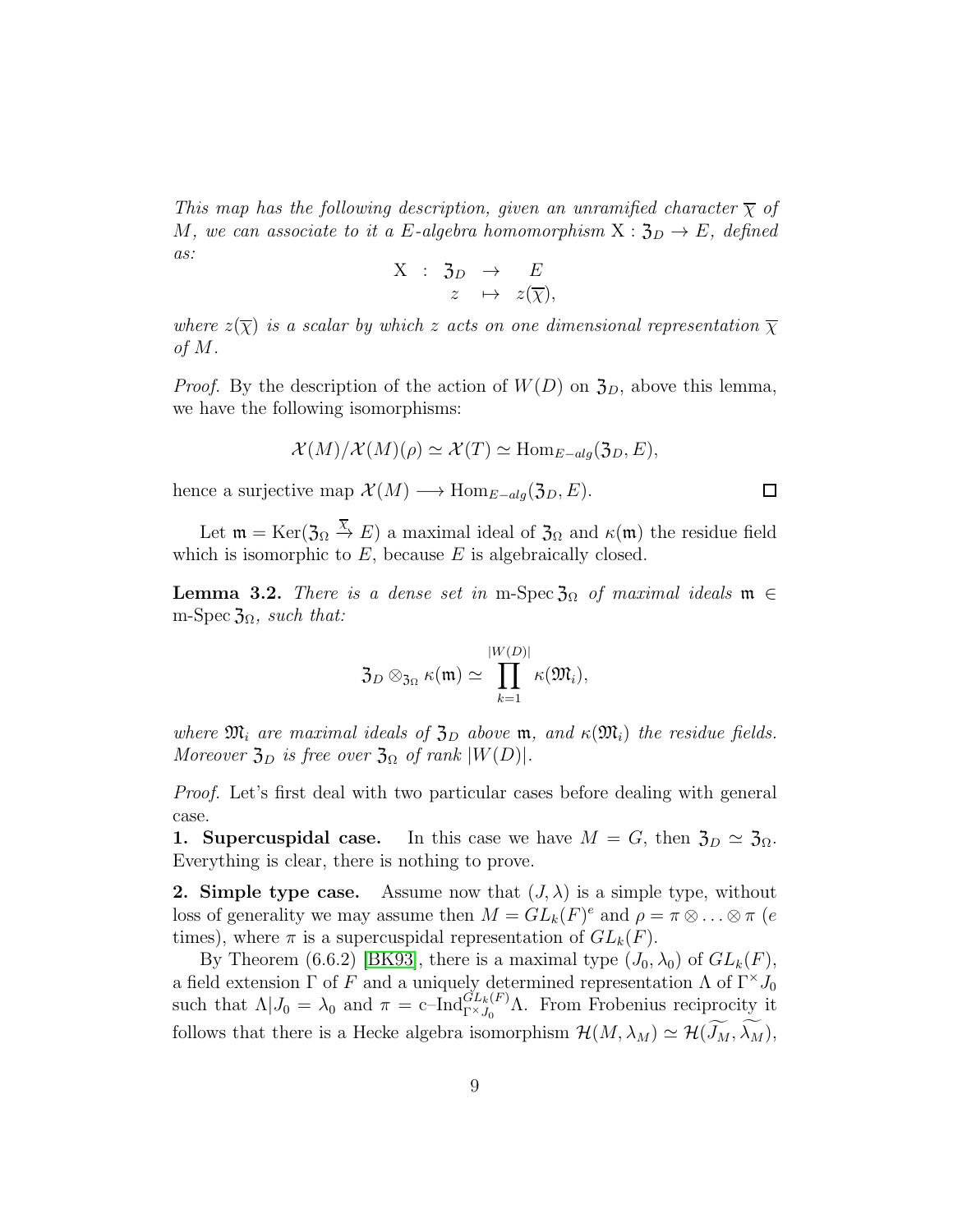because any  $g \in M$  that intertwines  $\lambda_M$  lies in  $\widetilde{J_M}$ , where  $\widetilde{J_M}$  is a subgroup of M compact modulo centre of M such that  $J_M = \widetilde{J_M} \cap K \cap M$  and  $J_M :=$  $J \cap M$ . Since  $\widetilde{J_M}/J_M$  is a free abelian group,  $\mathcal{H}(\widetilde{J_M}, \widetilde{\lambda_M})$  is commutative, and we have an isomorphism  $\mathcal{H}(\widetilde{J_M}, \widetilde{\lambda_M}) \simeq E[\widetilde{J_M}/J_M]$ . Therefore we have:

$$
\mathfrak{Z}_D \simeq \mathcal{H}(M, \lambda_M) \simeq \mathcal{H}(\widetilde{J_M}, \widetilde{\lambda_M}) \simeq E[\widetilde{J_M}/J_M] \simeq E[(\Gamma^{\times} J_0)^e / J_0^e]
$$
  
\simeq 
$$
E[(\Gamma^{\times} J_0 / J_0)^e] \simeq E[(\Gamma^{\times} / \mathcal{O}_{\Gamma}^{\times})^e] \simeq E[((\varpi_{\Gamma})^{\mathbb{Z}})^e] \simeq E[X_1^{\pm 1}, \dots, X_e^{\pm 1}],
$$

where  $\mathcal{O}_{\Gamma}$  is the ring of integers of  $\Gamma$  and  $\varpi_{\Gamma}$  an uniformizer. Since  $\rho =$  $\pi \otimes \ldots \otimes \pi$ , it follows from the description action of  $W(D)$  on  $\mathfrak{Z}_D$  in the beginning of this section, that the characters  $\xi_w$  are trivial, i.e.  $\xi_w = 1$  for all  $w \in W(D)$ . Then the group  $W(D) \simeq \mathfrak{S}_e$  acts by permutation of variables  $X_i$  on  $\mathfrak{Z}_D \simeq E[X_1^{\pm 1}, \ldots, X_e^{\pm 1}].$ 

Let  $Z := E[X_1, \ldots, X_e]$  and  $S := Z^{\mathfrak{S}_e}$ . Let  $s_i := \sum$  $1 \leq j_1 < ... < j_i \leq e$  $X_{j_1}\ldots X_{j_i}$  be the *i*-th elementary symmetric polynomial, then  $S \simeq E[s_1, \ldots, s_e]$ . It follows that

$$
3\Omega = 3_D^{W(D)} \simeq E[X_1^{\pm 1}, \dots, X_e^{\pm 1}]^{\mathfrak{S}_e} \simeq E[X_1, \dots, X_e]^{\mathfrak{S}_e} \otimes_E E[X_1^{-1}, \dots, X_e^{-1}]^{\mathfrak{S}_e}
$$
  
\n
$$
\simeq E[s_1, \dots, s_e] \otimes_E E[s'_1, \dots, s'_e] \simeq E[s_1, \dots, s_e, s'_1, \dots, s'_{e-1} s_e^{-1}]
$$
  
\n
$$
\simeq E[s_1, \dots, s_{e-1}, s_e^{\pm 1}],
$$

where  $s'_i$  are symmetric polynomials in the variable  $X_j^{-1}$ . The last isomorphism follows from the fact that  $s_i' = s_{e-i}/s_e$ , for  $0 \le i \le e-1$ , and  $s'_e = s_e^{-1}$ . After a localization with respect of  $\{s_e^n\}_{n\geq 0}$  we see that  $\mathfrak{Z}_D = Z_{s_e}$ is a free  $\mathfrak{Z}_{\Omega} = S_{s_e}$ -module of rank  $|W(D)| = e!$  with basis given by monomials  $X^{\nu} := X_1^{\nu(1)}$  $u_1^{\nu(1)} \dots X_e^{\nu(e)}$ , such that  $0 \le \nu(i) < i$  for  $1 \le i \le e$ , by Lemma [2.6.](#page-6-0) Let  $d = \prod_{i < j} (X_i - X_j)^2 \in \mathfrak{Z}_{\Omega}$ . By Lemma [2.6](#page-6-0) the discriminant is some power of d.

When the specialization  $d(\mathfrak{m}) := d \otimes \kappa(\mathfrak{m})$  of d at a maximal ideal  $\mathfrak{m}$  is non zero, then  $\mathfrak m$  is of form  $(s_1 - a_1, \ldots, s_e - a_e)$ , where the  $a_1, \ldots, a_e$  are such that the polynomial  $f \in \kappa(\mathfrak{m})[X]$  defined by  $f = X^e + \sum_{n=0}^e (-1)^k a_k X^{e-k}$  has e distinct roots, say  $\alpha_1, ..., \alpha_e$ . Let  $w \in W(D) \simeq \mathfrak{S}_e$ , set  $\mathfrak{M}_w$  the kernel of homomorphism  $\mathfrak{Z}_D \longrightarrow E$  sending  $X_k \mapsto \alpha_{w(k)}$ . Moreover  $\mathfrak{M}_w$  is a maximal ideal of  $\mathfrak{Z}_D$  above  $\mathfrak{m}$ . We have a natural surjection :

$$
\mathfrak{Z}_D \otimes_{\mathfrak{Z}_{\Omega}} \kappa(\mathfrak{m}) \twoheadrightarrow \prod_{w \in W(D)} \kappa(\mathfrak{M}_w).
$$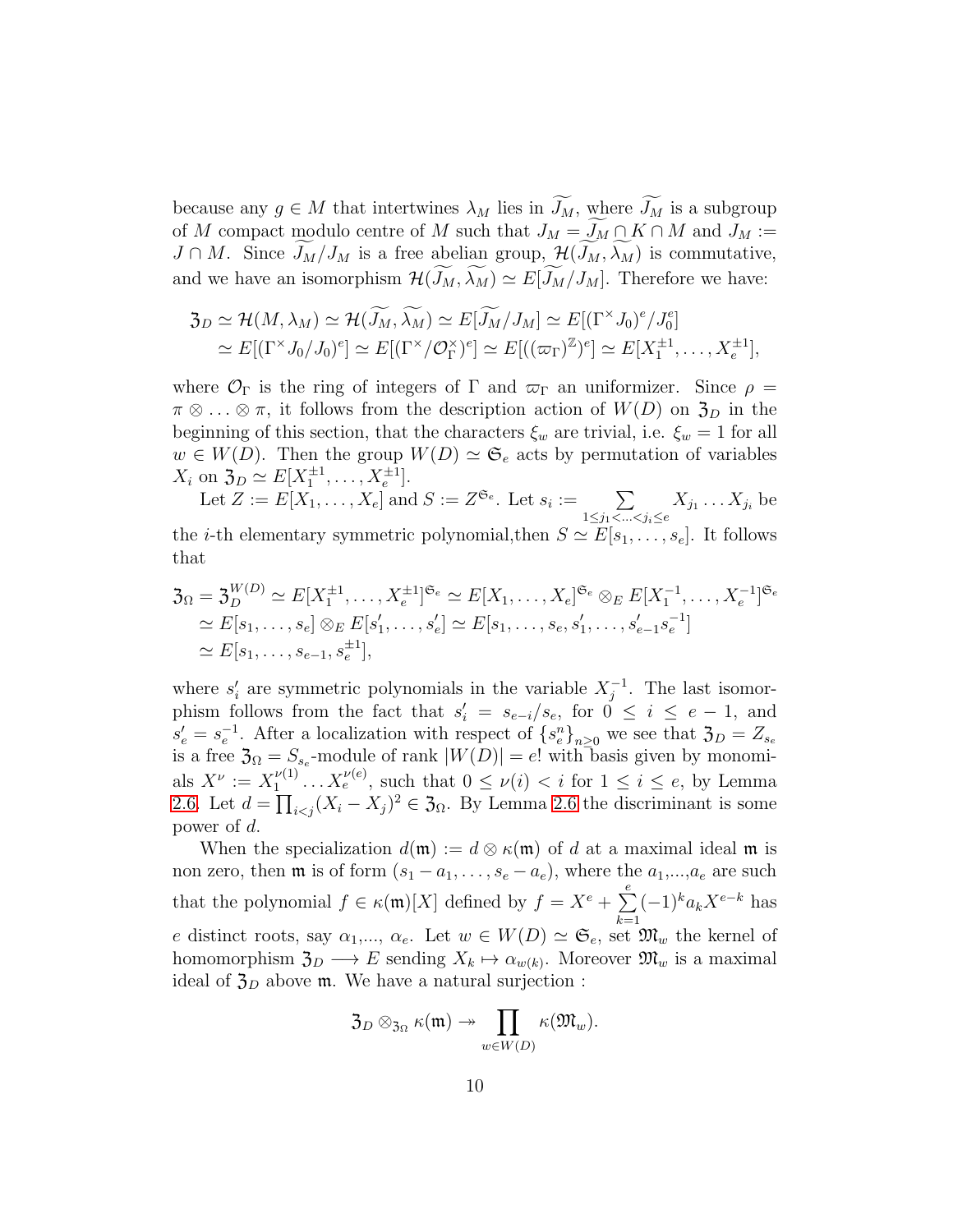Since  $\dim_{\kappa(m)}(\mathfrak{Z}_D \otimes_{\mathfrak{Z}_\Omega} \kappa(\mathfrak{m})) = |W(D)|$ , this surjection is an isomorphism of E vector spaces by comparing the dimensions. Then  $\mathfrak{Z}_D \otimes_{\mathfrak{Z}_\Omega} \kappa(\mathfrak{m})$  is a product of  $|W(D)|$  copies of E, since E is assumed to be algebraically closed.

Moreover, the set  $S := {\mathfrak{m} \in \text{m-Spec}}(3_\Omega)|d(\mathfrak{m}) \neq 0$  = m-Spec $(3_\Omega[\frac{1}{d}$  $\frac{1}{d}$ ]) is not empty and Zariski dense, because of the Lemma [2.5.](#page-6-1)

**3. General case.** Now let's treat the general case, where the type  $(J, \lambda)$ is semi-simple. We may always assume that  $M = \prod_{i=1}^{s} M_i$  and  $\rho = \bigotimes_{i=1}^{s} \rho_i$ , where  $M_i = GL_{n_i}(F)^{e_i}$  and  $\rho_i$  is a supercuspidal representation of  $M_i$ . Define  $G_i = GL_{n_ie_i}(F), \Omega_i = [M_i, \rho_i]_{G_i}, D_i = [M_i, \rho_i]_{M_i}.$  Let M be the unique Levi subgroup of G which contains the  $N_G(M)$ -stabilizer of the inertia class D and is minimal for this property. Section 1.5 in [\[BK99\]](#page-26-2) applied to  $\mathcal{H}(M, \lambda_M) \simeq \mathfrak{Z}_D$ gives:

$$
\mathfrak{Z}_D\simeq\bigotimes_{i=1}^s\mathfrak{Z}_{D_i}
$$

and

$$
W(D) \simeq \prod_{i=1}^{s} W(D_i).
$$

The action of  $W(D)$  on  $\mathfrak{Z}_D$  is such that every  $W(D_i)$  acts only on  $\mathfrak{Z}_{D_i}$ . An inductive application of Lemma [2.4,](#page-6-2) to the previous decomposition of  $\mathfrak{Z}_D$ gives:

$$
\mathfrak{Z}_{\Omega}\simeq\bigotimes_{i=1}^s\mathfrak{Z}_{\Omega_i}.
$$

By previous case we have the following non canonical isomorphisms :

$$
\mathfrak{Z}_{D_i} \simeq E[X_{1,i}^{\pm 1}, \dots, X_{e_i,i}^{\pm 1}],
$$
  

$$
\mathfrak{Z}_{\Omega_i} \simeq E[X_{1,i}^{\pm 1}, \dots, X_{e_i,i}^{\pm 1}]^{\mathfrak{S}_{e_i}}.
$$

We have  $W(D_i) \simeq \mathfrak{S}_{e_i}$  and we may assume that  $\mathfrak{S}_{e_i}$  acts on  $E[X_{1,i}^{\pm 1}, \ldots, X_{e_i,i}^{\pm 1}]$ by permutation, since it is always the case after an appropriate linear change of variables. Moreover  $\mathfrak{Z}_{D_i}$  is free  $\mathfrak{Z}_{\Omega_i}$ -module of rank  $e_i!$ , and let  $d_{e_i} =$  $\prod_{k < l} (X_{k,i} - X_{l,i})^2.$ 

Then  $\mathfrak{Z}_D$  is free  $\mathfrak{Z}_\Omega$  module of rank  $|W(D)|$  and define  $d = \prod_{i=1}^s d_{e_i}$ . The proof of general case ends exactly in the same way as in the simple type case and the set  $S' := \text{m-Spec}(\mathfrak{Z}_\Omega[\frac{1}{d}$  $\frac{1}{d}$ ) is not empty and Zariski dense, by Lemma [2.5.](#page-6-1)  $\Box$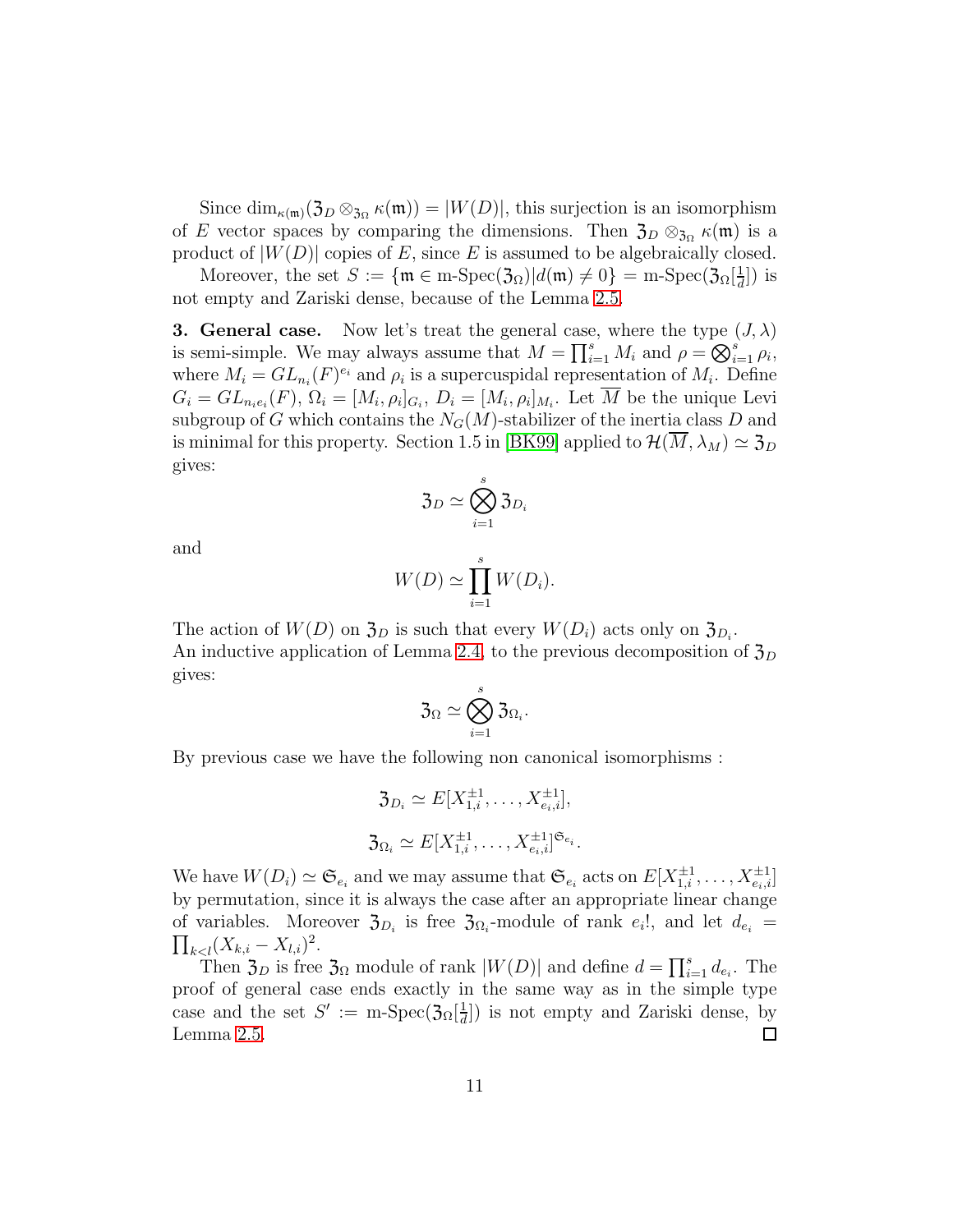<span id="page-11-1"></span>**Lemma 3.3.**  $\mathcal{H}(G,\lambda)$  *is a free and finitely generated*  $\mathfrak{Z}_{\Omega}$ *-module.* 

*Proof.* It follows from the proof of Lemma [3.2,](#page-8-0) that  $\mathfrak{Z}_D$  is free  $\mathfrak{Z}_\Omega$  module of rank  $|W(D)|$ . Finally Theorem [2.1](#page-5-1) gives the desired result.  $\Box$ 

<span id="page-11-0"></span>Remark. Lemma [3.3](#page-11-1) above is essentially the same as Lemma 2.1 in [\[Dat99a\]](#page-27-0).

## 4 Specialization of a projective generator at maximal ideal of Bernstein centre

In this section we compute c–Ind ${}^G_J\lambda\otimes_{\mathfrak{Z}_\Omega} \kappa(\mathfrak{m})$  for  $\mathfrak{m}\in\mathrm{Spec}\,\mathfrak{Z}_\Omega$  a maximal ideal which belongs to some dense set of points in Spec  $\mathfrak{Z}_{\Omega}$ , where  $\Omega := [M, \rho]_G$ ,  $D := [M, \rho]_M$ , and  $\mathfrak{Z}_{\Omega}$  for the centre of category  $\mathcal{R}^{\Omega}(G)$ . This result is an improvement of Lemma 1.2 in [\[Dat99a\]](#page-27-0). Let  $(J, \lambda)$  be a Bushnell-Kutzko  $Ω$ -type, such that *J* is contained in a maximal compact subgroup *K*. The representation c–Ind $_G^G \lambda$  is a projective generator of  $\mathcal{R}^{\Omega}(G)$ .

Let  $\overline{\chi}$  be any lift of  $X : \mathfrak{Z}_D \to E$  as in Lemma [3.1.](#page-7-1) Let now  $\chi = X|\mathfrak{Z}_\Omega$ . We say that a character  $\chi$  on  $\mathfrak{Z}_{\Omega}$ , obtained in this way, is induced from unramified character  $\overline{\chi}$  of M.

Once and for all we fix the following notation. For  $(J, \lambda)$  an  $\Omega$ -type, as above, there exists a D-type  $(J_M, \lambda_M)$ , such that :

- 1.  $J_M = J \cap M$  and  $\lambda_M = \lambda | J_M$ .
- 2. J has an Iwahori decomposition  $J \simeq (J \cap \overline{N})(J \cap M)(J \cap N)$  such that  $\lambda |(J \cap \overline{N})$  and  $\lambda |(J \cap N)$  are trivial. Here  $\overline{N}$  is unipotent radical of opposite parabolic subgroup  $\overline{P} = M\overline{N}$ .
- 3. For any parabolic subgroup  $P$  with Levi component  $M$ , there is an there is an invertible element in  $\mathcal{H}(G,\lambda)$  supported in  $Jz_PJ$ , such that the element  $z_P$  is in the centre of M and has the following properties:

$$
- z_P(J \cap N)z_P^{-1} \subset J \cap N.
$$
  

$$
- z_P^{-1}(J \cap \overline{N})z_P \subset J \cap \overline{N}.
$$

- For any compact open subgroups  $H_1$ ,  $H_2$  of N there is an integer  $m \geq 0$ , such that  $z_P^m H_1 z_P^{-m} \subset H_2$ .
- For any compact open subgroups  $\overline{H}_2$ ,  $\overline{H}_2$  of  $\overline{N}$  there is an integer  $m \geq 0$ , such that  $z_P^m \overline{H}_1 z_P^{-m} \subset \overline{H}_2$ .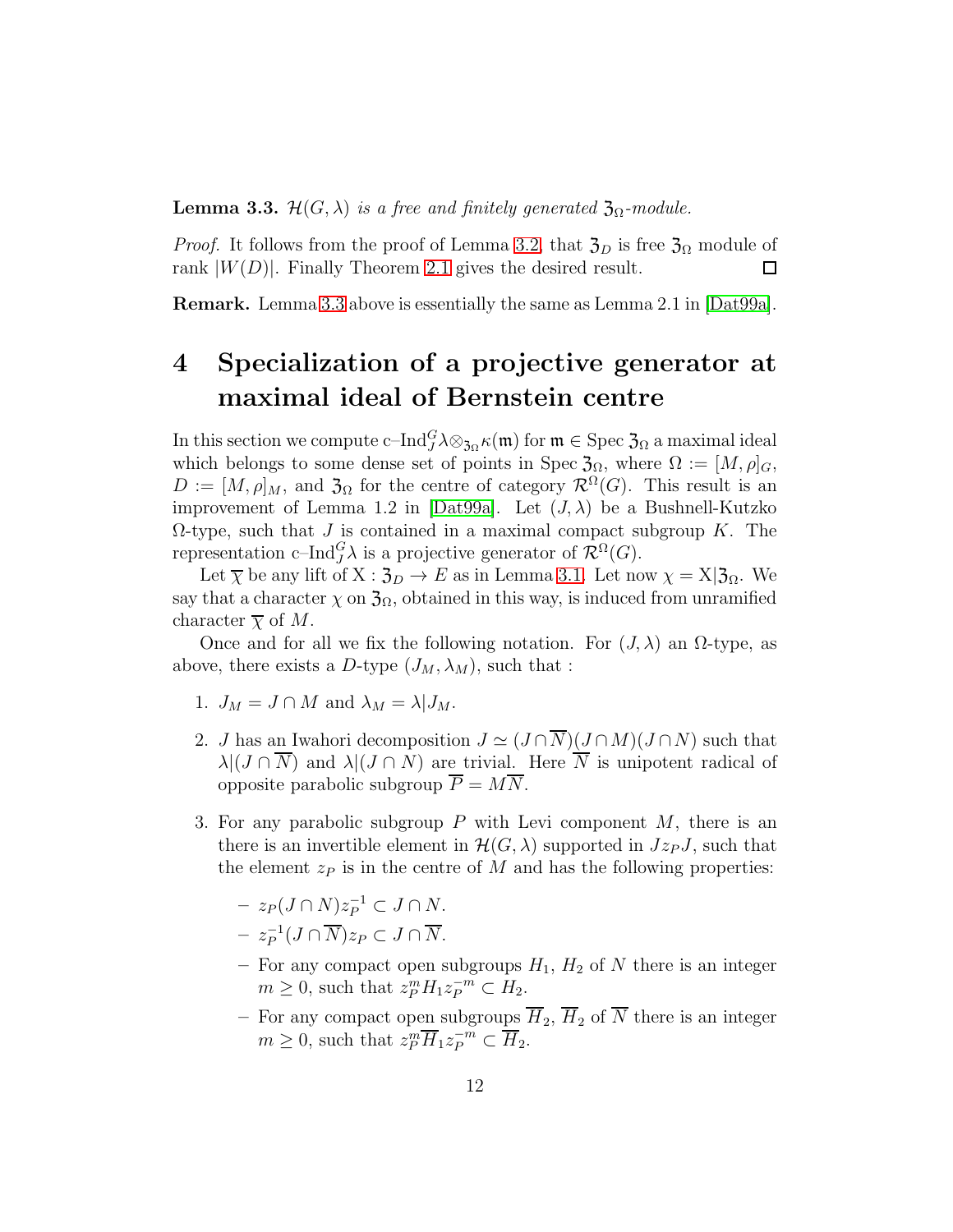- 4. There is a subgroup  $\widetilde{J_M}$  of M compact modulo centre of M such that  $J_M = \widetilde{J_M} \cap K \cap M$ .
- 5. There is an extension  $\lambda_M$  of  $\lambda_M$  to  $\widetilde{J_M}$  such that  $\rho = c-\text{Ind}_{\widetilde{J_M}}^M \widetilde{\lambda_M}$  (is irreducible supercupidal) and any  $g \in M$  which intertwines  $\lambda_M$  lies in  $J_M$ .

The theorem on existence of G-covers(section (8.3) [\[BK98\]](#page-26-1)) ensures the conditions 1, 2, 3. The conditions 4 and 5 follow from section (5.5)[\[BK98\]](#page-26-1). Now we state and prove the main result of this section:

<span id="page-12-1"></span>**Proposition 4.1.** *Let*  $\chi : \mathfrak{Z}_{\Omega} \to E$  *be an algebra homomorphism corresponding to a maximal ideal*  $\mathfrak{m} = \text{Ker}(\mathfrak{Z}_{\Omega} \stackrel{\chi}{\to} E)$  *of*  $\mathfrak{Z}_{\Omega}$ . Then there is a Zariski *dense set* S *in* Spec $(\mathfrak{Z}_{\Omega})$  *such that:* 

$$
\mathrm{c\text{--} Ind}_{J}^{G} \lambda \otimes_{\mathfrak{Z}_{\Omega}} \kappa(\mathfrak{m}) \simeq P(\chi)^{\oplus |W(D)|}
$$

 $\forall \mathfrak{m} \in S$ , where  $P(\chi) := i \frac{G}{P}$  $\frac{G}{P}(\rho \otimes \overline{\chi})$  is an irreducible parabolic induction of a *supercuspidal representation of a Levi subgroup of* G and  $\overline{\chi}$  *some character corresponding to the algebra homomorphism*  $X : \mathfrak{Z}_D \to E$ *, as in Lemma [3.1,](#page-7-1) such that*  $\mathfrak{M} = \text{Ker}(X)$  *is a maximal ideal of*  $\mathfrak{Z}_D$  *above* **m**.

*Proof.* According to section 1.5 [\[Dat99b,](#page-27-4) section 1.5]. We have the following isomorphism:

<span id="page-12-0"></span>
$$
i_{\overline{P}}^G(c-\text{Ind}_{J_M}^M\lambda_M) \simeq c-\text{Ind}_J^G\lambda. \tag{4.2}
$$

The functor  $i\frac{G}{P}$  $\frac{G}{P}$  is exact, hence:

$$
\mathrm{c\text{--} Ind}_{J}^{G} \lambda \otimes_{\mathfrak{Z}_{\Omega}} \kappa(\mathfrak{m}) \simeq i_{\overline{P}}^{G}(\mathrm{c\text{--} Ind}_{J_{M}}^{M} \lambda_{M} \otimes_{\mathfrak{Z}_{\Omega}} \kappa(\mathfrak{m}))
$$

by the previous isomorphism of representations. Let's find a decomposition of c-Ind $_{J_M}^M \lambda_M \otimes_{\mathfrak{Z}_{\Omega}} \kappa(\mathfrak{m})$ . Indeed

$$
\mathrm{c\text{--} Ind}_{J_{M}}^{M} \lambda_{M} = \mathrm{c\text{--} Ind}_{\widetilde{J_{M}}}^{M} \mathrm{c\text{--} Ind}_{J_{M}}^{\widetilde{J_{M}}} \lambda_{M} = \mathrm{c\text{--} Ind}_{\widetilde{J_{M}}}^{M} (\widetilde{\lambda_{M}} \otimes \mathrm{c\text{--} Ind}_{J_{M}}^{\widetilde{J_{M}}} 1).
$$

Let us now describe the action of  $\mathfrak{Z}_D$ . From Frobenius reciprocity follows a Hecke algebras isomorphism  $\mathcal{H}(M, \lambda_M) \simeq \mathcal{H}(J_M, \lambda_M)$  because any  $g \in M$  that intertwines  $\lambda_M$  lies in  $J_M$ . Since  $J_M/J_M$  is free abelian group,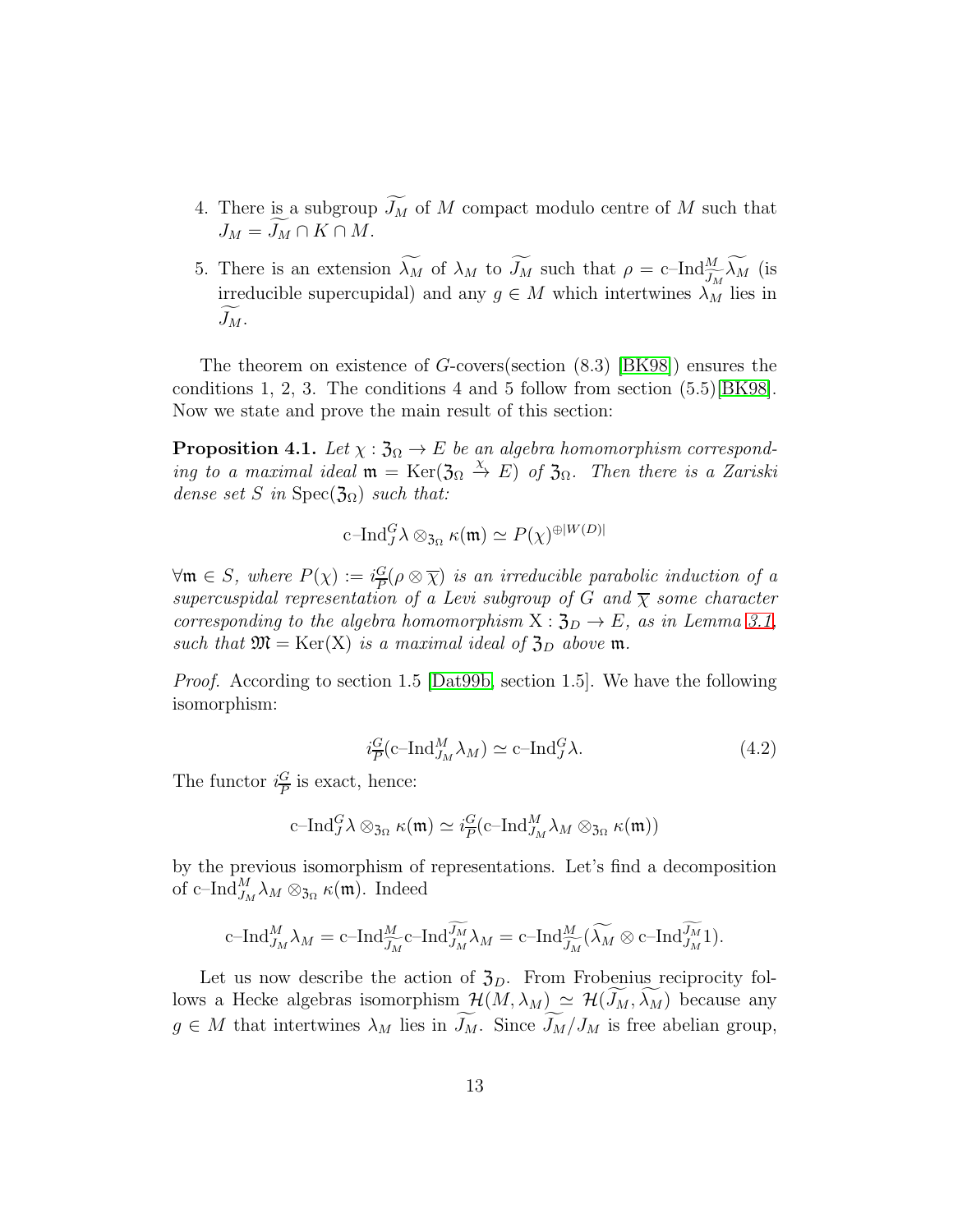$\mathcal{H}(\widetilde{J_M}, \widetilde{\lambda_M})$  is commutative, and we have an isomorphism  $\mathcal{H}(\widetilde{J_M}, \widetilde{\lambda_M}) \simeq$  $E[J_M/J_M]$ . Therefore we have:

$$
\mathfrak{Z}_D \simeq \mathcal{H}(M, \lambda_M) \simeq \mathcal{H}(\widetilde{J_M}, \widetilde{\lambda_M}) \simeq E[\widetilde{J_M}/J_M] \simeq \text{End}_{\widetilde{J_M}}(\text{c-Ind}_{J_M}^{\widetilde{J_M}} 1).
$$

The representation c–Ind $\widetilde{J_M}$  is naturally isomorphic to the space of functions on  $\widetilde{J_M}$  which are left invariant by  $J_M$ . We have the following canonical isomorphism c–Ind $\widetilde{J_M}$ 1  $\simeq E[\widetilde{J_M}/J_M]$ . This shows that c–Ind $\widetilde{J_M}$ 1 is free  $\mathfrak{Z}_D$ module of rank 1.

Since c-Ind $_{J_M}^M \lambda_M \otimes_{\mathfrak{Z}_{\Omega}} \kappa(\mathfrak{m}) \simeq \mathrm{c}\text{--}\mathrm{Ind}_{J_M}^M \lambda_M \otimes_{\mathfrak{Z}_D} (\mathfrak{Z}_D \otimes_{\mathfrak{Z}_{\Omega}} \kappa(\mathfrak{m}))$ , it is enough to find the decomposition of c-Ind $_{J_M}^M \lambda_M \otimes_{3_D} \kappa(\mathfrak{M}_j)$   $(1 \le j \le |W(D)|)$ , be-cause of Lemma [3.2.](#page-8-0) The functor c–Ind $\frac{M}{J_M}$  is exact, therefore using projection formula:

$$
\mathrm{c\text{--} Ind}_{J_M}^M \lambda_M \otimes_{\mathfrak{Z}_D} \kappa(\mathfrak{M}_i) = \mathrm{c\text{--} Ind}_{\widetilde{J_M}}^M(\widetilde{\lambda_M} \otimes (\mathrm{c\text{--} Ind}_{J_M}^{\widetilde{J_M}} \mathbf{1}) \otimes_{\mathfrak{Z}_D} \kappa(\mathfrak{M}_j)).
$$

Let's express c–Ind $\widetilde{J_M}$ 1  $\otimes_{\mathfrak{Z}_D}$   $\kappa(\mathfrak{M}_j)$  in terms of more suitable data. Let's drop the index j temporarily and write  $\mathfrak{M} := \mathfrak{M}_j$ .

Let now  $\mathfrak{M}$  be a maximal ideal of  $\mathfrak{Z}_D$  above some maximal ideal  $\mathfrak{m} \in$ Spec  $\mathfrak{Z}_{\Omega}$ . We may always assume that  $M = \prod_{i=1}^{s} M_i$  and  $\rho = \bigotimes_{i=1}^{s} \rho_i$ , where  $M_i = GL_{n_i}(F)^{e_i}$  and  $\rho_i \simeq \pi_i \otimes \ldots \otimes \pi_i$   $(e_i$  times) is a supercuspidal representation of  $M_i$  and  $\pi_i$  is a supercuspidal representation of  $GL_{n_i}(F)$ . Define  $G_i = GL_{n_ie_i}(F)$ ,  $\Omega_i = [M_i, \rho_i]_{G_i}$ ,  $D_i = [M_i, \rho_i]_{M_i}$ . Then:

$$
\mathfrak{Z}_D \simeq E[X_{1,1}^{\pm 1}, \dots, X_{e_1,1}^{\pm 1}, \dots, X_{1,s}^{\pm 1}, \dots, X_{e_s,s}^{\pm 1}].
$$

Let

$$
\mathfrak{m} = (s_{1,i} - a_{1,i}, \dots, s_{e_i,i} - a_{e_i,i})_{1 \leq i \leq s},
$$

where  $s_{k,i}$  are elementary symmetric functions in variables  $X_{1,i},\ldots,X_{e_i,i}$  and  $a_{k,i} \in E$ . Then

$$
\mathfrak{M}=(X_{1,i}-\alpha_{1,i},\ldots,X_{e_i,i}-\alpha_{e_i,i})_{1\leq i\leq s},
$$

where for each i,  $\alpha_{1,i},\ldots,\alpha_{e_i,i}$  are the  $e_i$  distinct roots of polynomial  $X^{e_i}$  +  $\frac{e_i}{\sum}$  $k=1$  $(-1)^{k} a_k X^{e_i-k}$ . We assumed that the extension E is algebraically closed,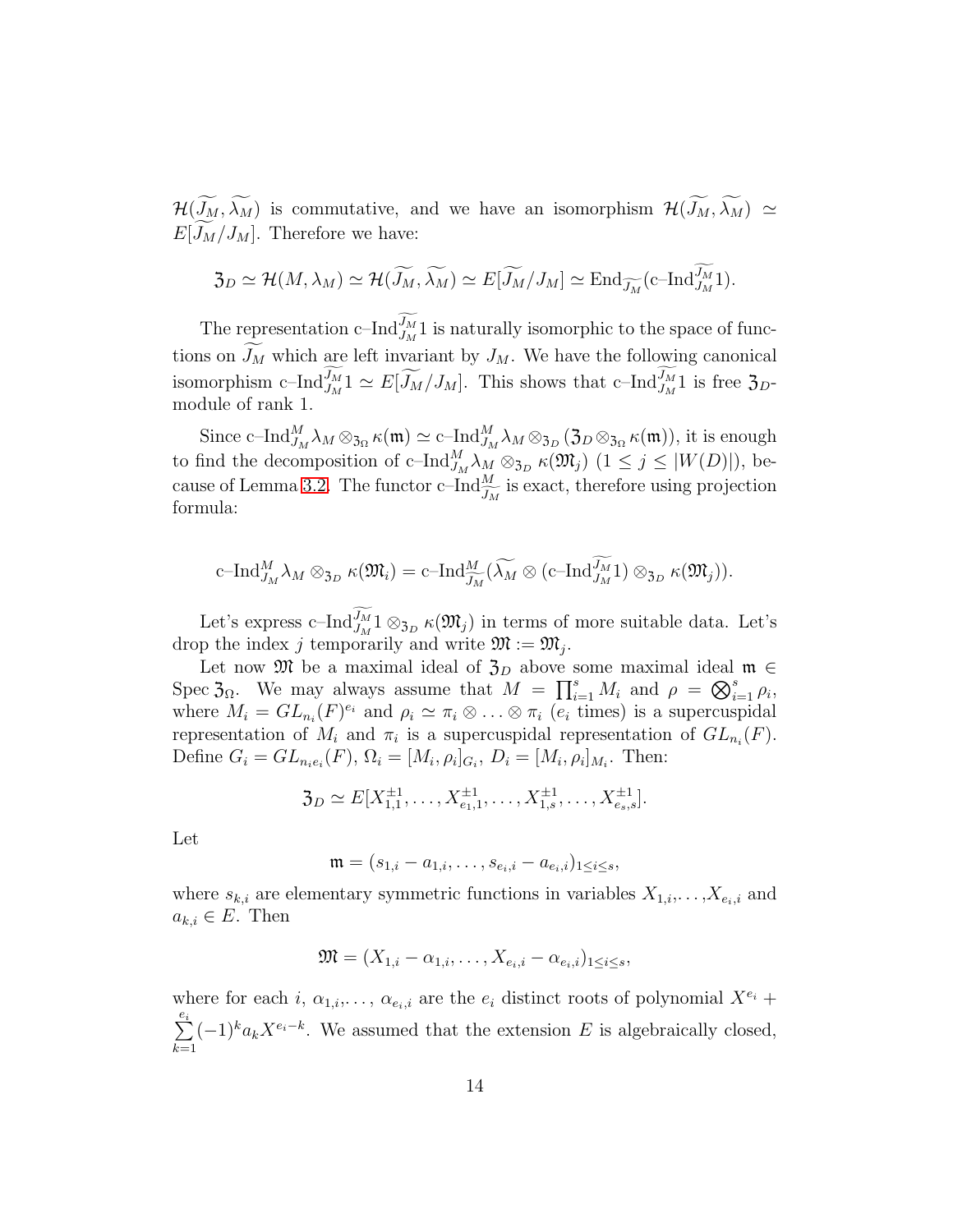so all those roots lie in E. Let  $\overline{\chi} := \overline{\chi}_j$ , the unramified character which corresponds to  $\mathfrak{M}$ . Then  $\overline{\chi} = \bigotimes_{i=1}^s \overline{\psi}_i$ , where  $\overline{\psi}_i$  are unramified characters of  $M_i = GL_{n_i}(F)^{e_i}$ , such that  $\overline{\psi}_i = \overline{\mathcal{O}}_{k=1}^{e_i} \overline{\psi}_{k,i}$  and if  $\varpi$  denotes the uniformizer of F and I the identity matrix of  $GL_{n_i}(F)$ ,  $\psi_{k,i}(\varpi.I) = \alpha_{k,i}$ .

Since c–Ind $\widetilde{J_M}$ 1 is a free  $\mathfrak{Z}_D$ -module of rank one, we have an isomorphism of  $\mathfrak{Z}_D$ -modules:

<span id="page-14-0"></span>
$$
\mathrm{c\text{--}Ind}_{J_M}^{\widetilde{J_M}} 1 \otimes_{\mathfrak{Z}_D} \kappa(\mathfrak{M}_j) \simeq \mathfrak{Z}_D/\mathrm{Ker}(\mathrm{X}_j) \simeq \mathrm{Im}(\mathrm{X}_j)
$$
(4.3)

where  $\mathfrak{M}_i = \text{Ker}(X_j)$  and the algebra homomorphism  $X_j : \mathfrak{Z}_D \to E$  is such that the unramified character  $\overline{\chi}_j$  of M maps to  $X_j$  as in Lemma [3.1.](#page-7-1) It follows from previous description of the maximal ideal  $\mathfrak{M} := \mathfrak{M}_j$  and the character  $\overline{\chi}_j$  that:

$$
\operatorname{Im}(\mathrm{X}_j)=\operatorname{Im}(\overline{\chi}_j).
$$

Then from [\(4.3\)](#page-14-0) follows that the representation c–Ind $\widetilde{J_M}$   $1 \otimes_{3_D} \kappa(\mathfrak{M}_j)$  is one dimensional and also we have an isomorphism of  $J_M$ -representations:

$$
\mathrm{c\text{--} Ind}_{J_M}^{\widetilde{J_M}} 1 \otimes_{\mathfrak{Z}_D} \kappa(\mathfrak{M}_j) \simeq \overline{\chi}_j | \widetilde{J_M}.
$$

Now using projection formula and previous isomorphism we may write:

$$
\mathrm{c\text{--} Ind}_{\widetilde{J_M}}^M(\widetilde{\lambda_M} \otimes (\mathrm{c\text{--} Ind}_{J_M}^{\widetilde{J_M}} 1) \otimes_{\mathfrak{Z}_D} \kappa(\mathfrak{M}_i)) \simeq \mathrm{c\text{--} Ind}_{\widetilde{J_M}}^M(\widetilde{\lambda_M} \otimes \overline{\chi}_i | \widetilde{J_M}) \simeq \rho \otimes \overline{\chi}_j,
$$

because  $\rho = \text{c-Ind}_{\overline{J_M}}^M \widetilde{\lambda}_M$ . So that we have

<span id="page-14-1"></span>
$$
c\text{--Ind}_{J_M}^M \lambda_M \otimes_{\mathfrak{Z}_D} \kappa(\mathfrak{M}_i) \simeq \rho \otimes \overline{\chi}_i \tag{4.4}
$$

Using  $(4.2)$  and  $(4.4)$  we get:

$$
\begin{aligned}\n\text{c-Ind}_{J}^{G} \lambda \otimes_{\mathfrak{Z}_{\Omega}} \kappa(\mathfrak{m}) &\simeq i_{\overline{P}}^{G}(\text{c-Ind}_{J_{M}}^{M} \lambda_{M} \otimes_{\mathfrak{Z}_{D}} (\mathfrak{Z}_{D} \otimes_{\mathfrak{Z}_{\Omega}} \kappa(\mathfrak{m}))) \\
&\simeq i_{\overline{P}}^{G}(\bigoplus_{j=1}^{|W(D)|} \text{c-Ind}_{J_{M}}^{M} \lambda_{M} \otimes_{\mathfrak{Z}_{D}} \kappa(\mathfrak{M}_{j})) &\simeq \bigoplus_{j=1}^{|W(D)|} i_{\overline{P}}^{G}(\rho \otimes \overline{\chi}_{j}),\n\end{aligned}
$$

where the maximal ideal  $\mathfrak m$  belongs to open dense set S', defined by  $S' :=$ m-Spec( $\mathfrak{Z}_{\Omega}[\frac{1}{d}]$  $\frac{1}{d}$ ]) as in Lemma [3.2.](#page-8-0)

Let's now prove that all the  $i\frac{G}{P}$  $\frac{G}{P}(\rho \otimes \overline{\chi}_j)$  are irreducible on the subset  $S :=$ m-Spec $( \mathfrak{Z}_{\Omega}[\frac{1}{d\Delta}]$  $\frac{1}{d\Delta}$ ]) of S', with  $\Delta := \prod_{(k',i')\neq (k,i)} (X_{k',i'} - qX_{k,i})(X_{k,i} - qX_{k',i'}),$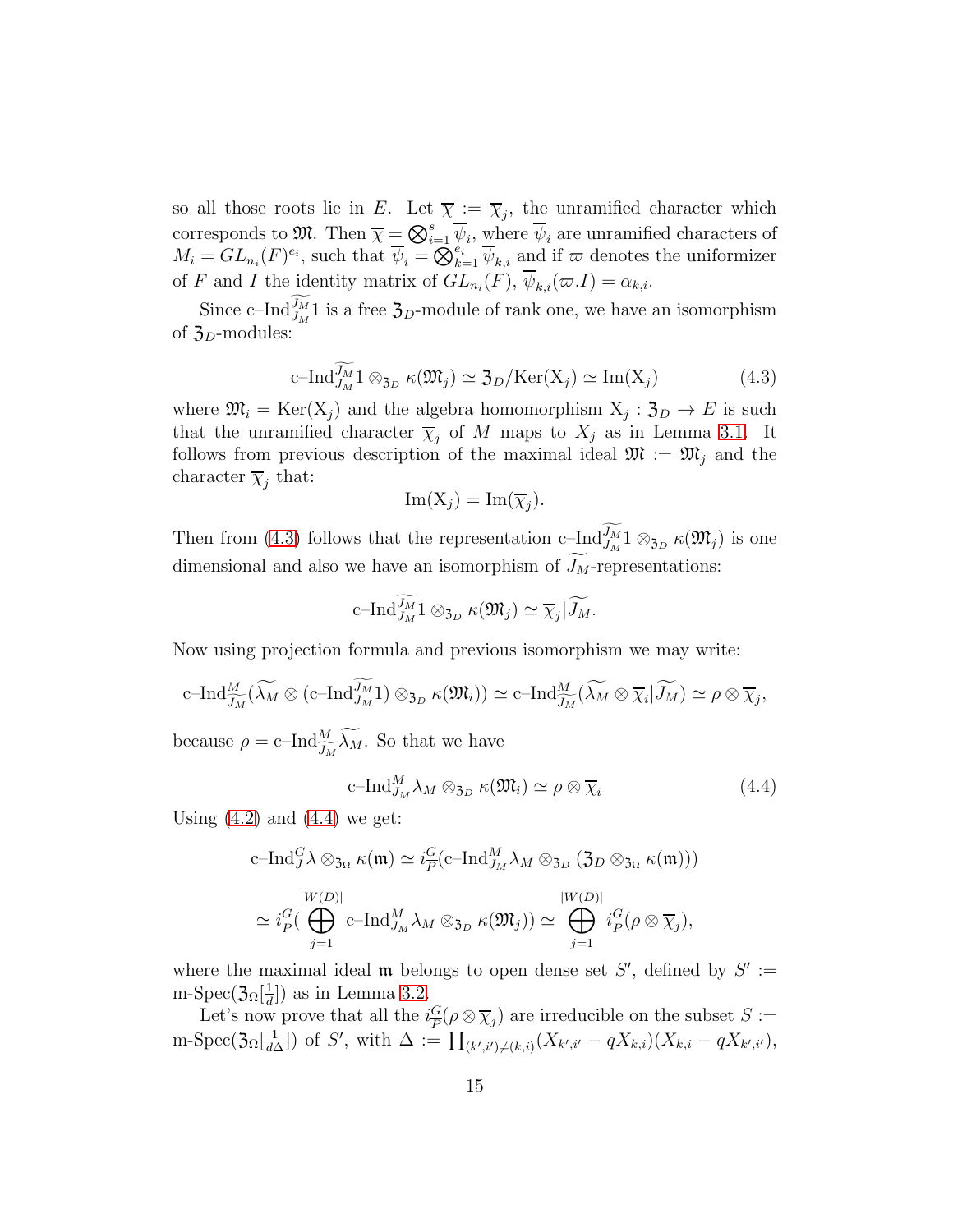for all  $1 \leq k, k' \leq e_i$  and  $1 \leq i, i' \leq s$ , and q is the cardinality of the residue field of F. Again by the Lemma [2.5](#page-6-1) the set S is dense. Let  $\mathfrak{M}$  a maximal ideal of  $\mathfrak{Z}_D$  above  $\mathfrak{m} \in S$  corresponding to  $\overline{\chi}_j$ . With the same notation as above, we have then:

$$
\rho \otimes \overline{\chi}_j = \bigotimes_{i=1}^s \bigotimes_{k=1}^{e_i} (\pi_i \otimes \overline{\psi}_{k,i}).
$$

By definition of representations  $\pi_i$ , there is no integer m such that  $\pi_i \simeq$  $\pi_j \otimes |\det|^m$  (for any  $i \neq j$ ) since all the  $\alpha_{k,i}$  are distinct (for a fixed i) and  $\alpha_{k,i}\alpha_{k',i}^{-1}$  $\bar{t}_{k',i'}^{-1} \neq q^{\pm 1}$  (for any couples  $(k',i') \neq (k,i)$ ). Then the segments  $\Delta_{k,i} = \pi_i \otimes \overline{\psi}_{k,i}$  are not linked pairwise for any k and i. Then it follows by Bernstein-Zelevisky classification [\[Zel80\]](#page-28-3), that  $i\frac{G}{P}$  $\frac{G}{P}(\rho \otimes \overline{\chi})$  is irreducible.

We have just proved that if  $\overline{\chi}$  is the unramified character of which corresponds to a maximal ideal  $\mathfrak{M}$  of  $\mathfrak{Z}_D$  above  $\mathfrak{m} \in S$ , then  $i\frac{G}{P}$  $\frac{G}{P}(\rho \otimes \overline{\chi})$  is irreducible. By construction all the maximal ideals  $\mathfrak{M}_i$  (which all lie above  $\mathfrak{m} \in S$ ) are pairwise conjugated by some element  $w \in W(D)$ , so are the characters  $\overline{\chi}_i$ . Then for  $\mathfrak{m} \in S$  all  $i\frac{G}{P}$  $\frac{G}{P}(\rho \otimes \overline{\chi}_i)$  are irreducible.

Let  $\mathfrak{m} \in S$ , it follows from Frobenius reciprocity that  $\text{Hom}_G(i\frac{G}{P})$  $\frac{G}{P}(\rho\, \otimes$  $(\overline{\chi}_i), i_{\overline{P}}^G(\rho \otimes \overline{\chi}_j)) \neq 0$ , for all  $1 \leq i \leq |W(D)|$  and  $1 \leq j \leq |W(D)|$ , because there is a  $w_{i,j} \in W(D)$  such that  $\overline{\chi}_i = \overline{\chi}_j^{w_{i,j}}$  $_{j}^{w_{i,j}}$ . Then for all  $1 \leq i \leq |W(D)|$ ,  $1 \leq j \leq |W(D)|$ ,  $i\frac{G}{R}$  $\frac{G}{P}(\rho \otimes \overline{\chi}_i) \simeq i \frac{G}{P}$  $\frac{G}{P}(\rho \otimes \overline{\chi}_j)$ , because all these representations are irreducible on S. Write  $P(\chi) := i \frac{G}{P}$  $\frac{G}{P}(\rho \otimes \overline{\chi}_i)$ , for some integer *i*.

Then on open dense set  $S$  we get :

$$
\mathrm{c\text{--} Ind}_{J}^{G} \lambda \otimes_{\mathfrak{Z}_{\Omega}} \kappa(\mathfrak{m}) \simeq P(\chi)^{\oplus |W(D)|}.
$$

### <span id="page-15-0"></span>5 Intertwining of representations

In this section we collect some useful lemmas. Recall that  $\Omega := [M, \rho]_G$ , where  $\rho$  is a supercuspidal representation of M,  $D := [M, \rho]_M$ ,  $\mathfrak{Z}_{\Omega}$  is the centre of category  $\mathcal{R}^{\Omega}(G)$ , and  $\mathfrak{Z}_D$  is the centre of category  $\mathcal{R}^D(M)$ .

<span id="page-15-1"></span>Lemma 5.1. *Let* σ *be an irreducible* K*-representation. With the notations of* Proposition [4.1](#page-12-1)*, we have:*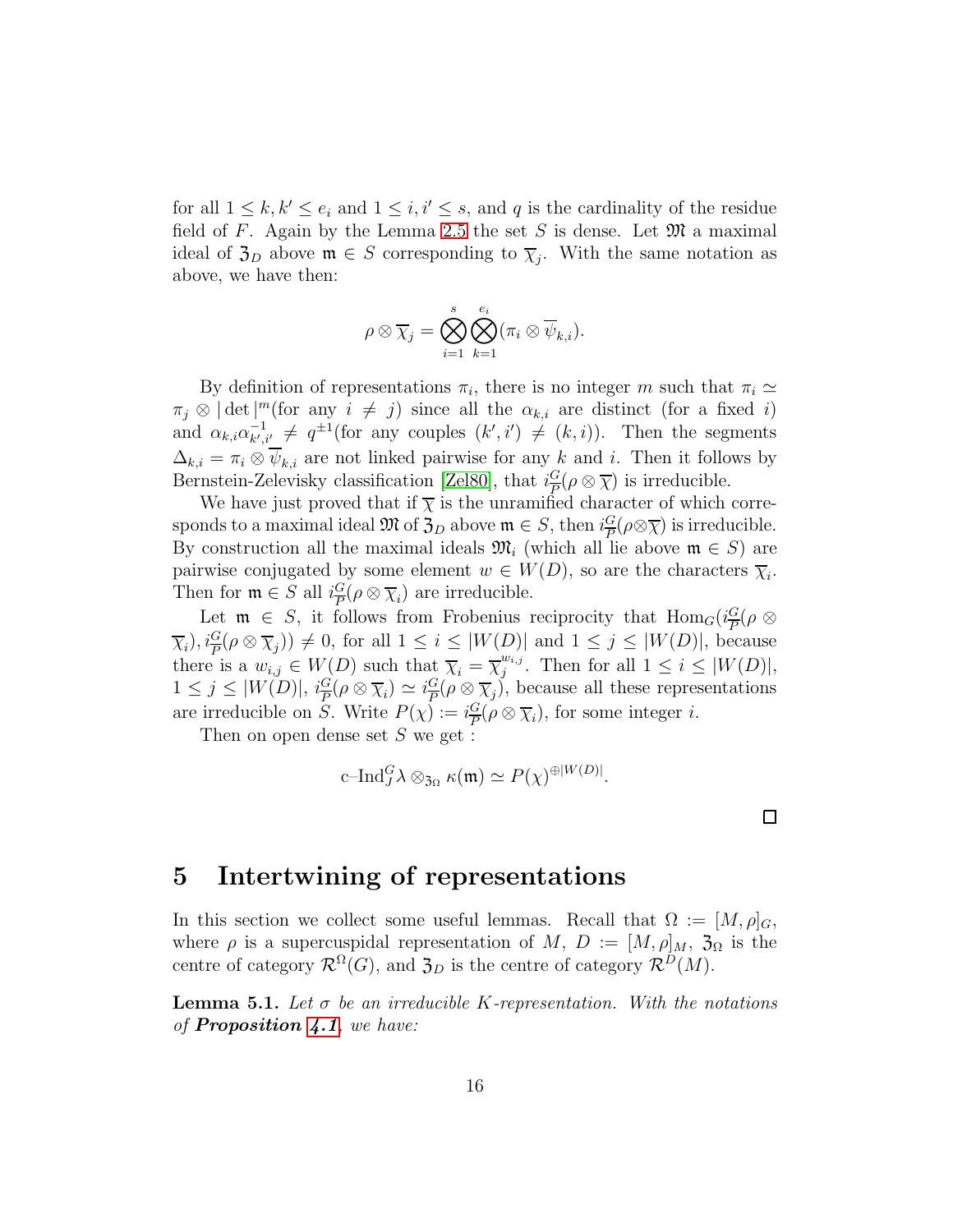$$
\mathrm{Hom}_G(\mathrm{c\text{--} Ind}_{K}^G \sigma, P(\chi)) = \mathrm{Hom}_G(\mathrm{c\text{--} Ind}_{K}^G \sigma \otimes_{\mathfrak{Z}_{\Omega}} \kappa(\mathfrak{m}), P(\chi)),
$$

*where*  $P(\chi) := i\frac{G}{R}$  $\frac{G}{P}(\rho \otimes \overline{\chi})$  *is an irreducible parabolic induction of a supercuspidal representation*  $\rho \otimes \overline{\chi}$  *of a Levi subgroup of G and*  $\overline{\chi}$  *some character corresponding to the algebra homomorphism*  $X : \mathfrak{Z}_D \to E$ *, as in Lemma [3.1,](#page-7-1) such that*  $\mathfrak{M} = \text{Ker}(X)$  *is a maximal ideal of*  $\mathfrak{Z}_D$  *above* **m**.

*Proof.* Observe that the maximal ideal  $\mathfrak{m} = \text{Ker}(\mathfrak{Z}_\Omega \overset{\chi}{\to} E)$  kills  $P(\chi)$ . The assertion follows.  $\Box$ 

<span id="page-16-2"></span>**Lemma 5.2.** Let  $\sigma_1$  and  $\sigma_2$  be two irreducible K-representations. We have *the following isomorphisms:*

$$
\text{Hom}_G(\text{c-Ind}_{K}^G \sigma_1, \text{c-Ind}_{K}^G \sigma_2) \otimes_{\mathfrak{Z}_{\Omega}} \kappa(\mathfrak{m})
$$
\n
$$
\simeq \text{Hom}_G(\text{c-Ind}_{K}^G \sigma_1 \otimes_{\mathfrak{Z}_{\Omega}} \kappa(\mathfrak{m}), \text{c-Ind}_{K}^G \sigma_2 \otimes_{\mathfrak{Z}_{\Omega}} \kappa(\mathfrak{m}))
$$
\n
$$
\simeq \text{Hom}_G(\text{c-Ind}_{K}^G \sigma_1, \text{c-Ind}_{K}^G \sigma_2 \otimes_{\mathfrak{Z}_{\Omega}} \kappa(\mathfrak{m})).
$$

*Proof.* Since c-Ind $_K^G \sigma$  is a projective and is also finitely generated as a Grepresentation, we have an isomorphism:

$$
\text{Hom}_G(\text{c-Ind}_{K}^G \sigma, B) \otimes_{\mathfrak{Z}_{\Omega}} \kappa(\mathfrak{m}) \simeq \text{Hom}_G(\text{c-Ind}_{K}^G \sigma, B \otimes_{\mathfrak{Z}_{\Omega}} \kappa(\mathfrak{m})),
$$

for any G-representation B. Indeed if B is a free  $\mathfrak{Z}_{\Omega}$ -module, then the assertion is clear. For general B, take a presentation of B as  $\mathfrak{Z}_{\Omega}$ -module and use the previous case. The other isomorphism is proven the same way as in the lemma above.  $\Box$ 

### <span id="page-16-0"></span>6 Computation of multiplicities

Recall the decomposition [\(1.2\)](#page-2-0) of  $\text{Ind}_{J}^{K} \lambda$ . Then the multiplicity of an irreducible K-representation  $\sigma$  appearing in  $\text{Ind}_{J}^{K} \lambda$  is  $m_{\sigma} := \dim_{E} \text{Hom}_{K}(\text{Ind}_{J}^{K} \lambda, \sigma)$ . Recall that  $\widehat{K}$  denotes the set of all isomorphism classes of irreducible representations of K. Define  $I_{\sigma} := \mathrm{c-Ind}_{K}^{G} \sigma$ . Now we can deduce the following result from Proposition [4.1:](#page-12-1)

<span id="page-16-1"></span>**Corollary 6.1.** *Let*  $\sigma \in \widehat{K}$ *, viewed as* K-representation, and  $\chi : \mathfrak{Z}_{\Omega} \to E$  a algebra homomorphism corresponding to maximal ideal  $\mathfrak{m} = \text{Ker}(\mathfrak{Z}_\Omega \overset{\chi}{\to} E)$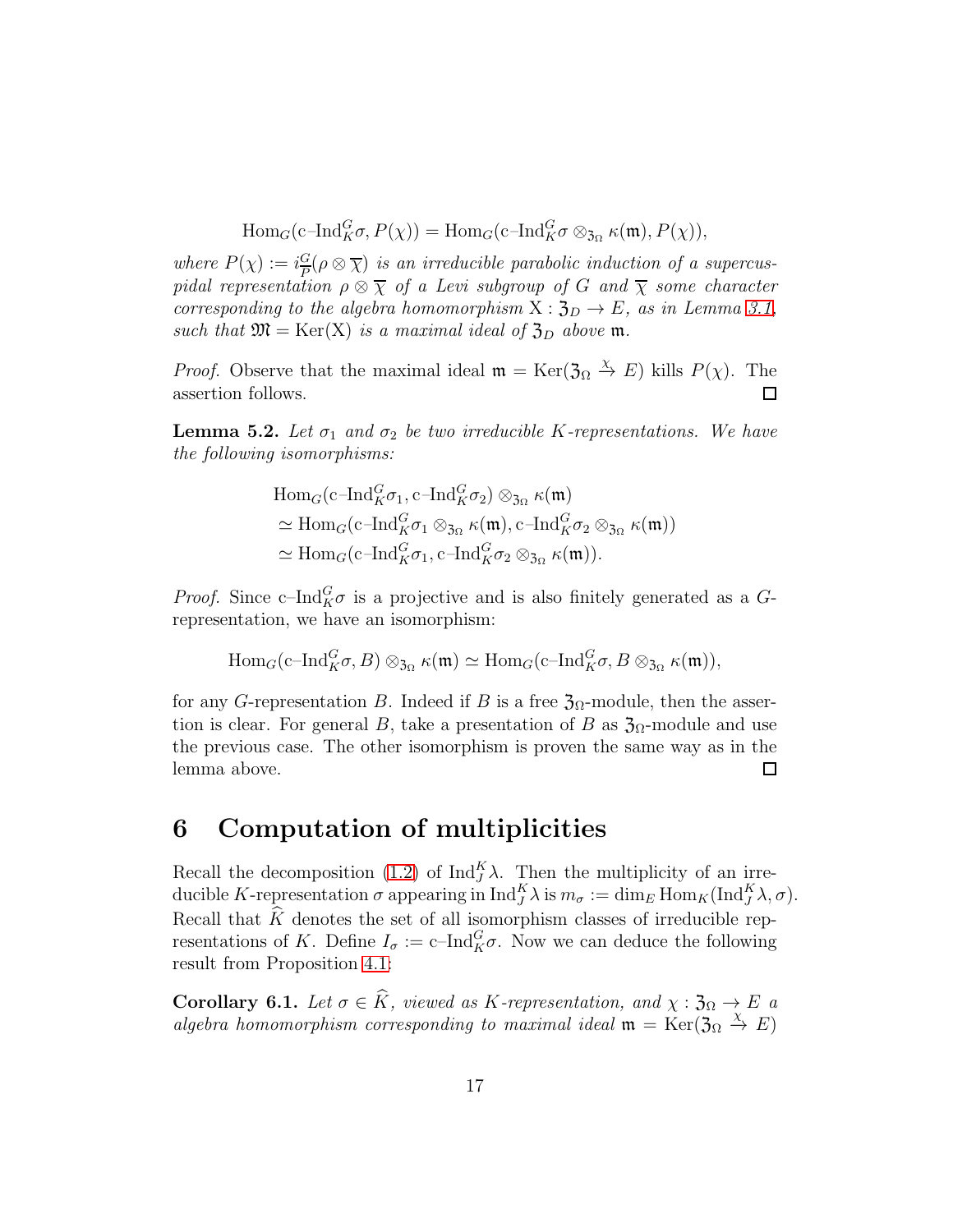*of*  $\mathfrak{Z}_{\Omega}$ *. Then there is an integer*  $n_{\sigma}$  *and a Zariski dense set* S *in* Spec( $\mathfrak{Z}_{\Omega}$ ) *such that:*

$$
\mathrm{c\text{--} Ind}_{K}^{G} \sigma \otimes_{\mathfrak{Z}_{\Omega}} \kappa(\mathfrak{m}) \simeq P(\chi)^{\oplus n_{\sigma}}
$$

 $\forall \mathfrak{m} \in S$ , where  $P(\chi) := i \frac{G}{P}$  $\frac{G}{P}(\rho \otimes \overline{\chi})$  *an irreducible parabolic induction of a supercuspidal representation of a Levi subgroup of* G and  $\overline{\chi}$  *some unramified character corresponding to the algebra homomorphism*  $X : \mathfrak{Z}_D \to E$ , as in *Lemma* [3.1,](#page-7-1) *such that*  $\mathfrak{M} = \text{Ker}(X)$  *is a maximal ideal of*  $\mathfrak{Z}_D$  *above* **m**.

*Moreover we have the following relations of multiplicities :*

$$
\sum_{\sigma \in \widehat{K}} m_{\sigma} n_{\sigma} = |W(D)|
$$

$$
\sum_{\sigma \in \widehat{K}} m_{\sigma}^2 = |W(D)|.
$$

*Proof.* It follows from decomposition  $(1.2)$  and from Proposition [4.1](#page-12-1) that:

$$
\bigoplus_{\sigma \in \widehat{K}} (\mathrm{c\text{--} Ind}_{K}^{G}\sigma \otimes_{\mathfrak{Z}_{\Omega}} \kappa(\mathfrak{m}))^{\oplus m_{\sigma}} \simeq P(\chi)^{\oplus |W(D)|}.
$$

Then we also have

$$
\bigoplus_{\sigma \in \widehat{K}} (\mathfrak{M}_{\lambda}(\mathrm{c\text{--} Ind}_{K}^{G} \sigma \otimes_{\mathfrak{Z}_{\Omega}} \kappa(\mathfrak{m})))^{\oplus m_{\sigma}} \simeq \mathfrak{M}_{\lambda}(P(\chi))^{\oplus |W(D)|}.
$$

Observe that by Proposition [4.1](#page-12-1) the representation  $P(\chi)$  is irreducible, in particular is indecomposable. The same observation holds in the category of  $\mathcal{H}(G,\lambda)$ -modules for  $\mathfrak{M}_{\lambda}(P(\chi))$ . Moreover the  $\mathcal{H}(G,\lambda)$ -module  $\mathfrak{M}_{\lambda}(\text{c-Ind}_{K}^{G}\sigma\otimes_{\mathfrak{Z}_{\Omega}}\kappa(\mathfrak{m}))$  is of finite length hence by §2, n°5, Theorem 2. a) [\[Bou12\]](#page-26-5) it can be written as a direct sum of indecomposable modules  $I_k(\sigma)$ :

$$
\mathfrak{M}_{\lambda}(\mathrm{c\text{--} Ind}_{K}^{G}\sigma \otimes_{\mathfrak{Z}_{\Omega}} \kappa(\mathfrak{m})) = \bigoplus_{k} I_{k}(\sigma).
$$

Then, again, by theorem of by Krull-Remak-Schmidt Theorem(§2, n°5, Theorem 2. b) [\[Bou12\]](#page-26-5)), the decomposition:

$$
\bigoplus_{\sigma \in \widehat{K}} \bigoplus_k I_k(\sigma)^{\oplus m_{\sigma}} \simeq \mathfrak{M}_{\lambda}(P(\chi))^{\oplus |W(D)|},
$$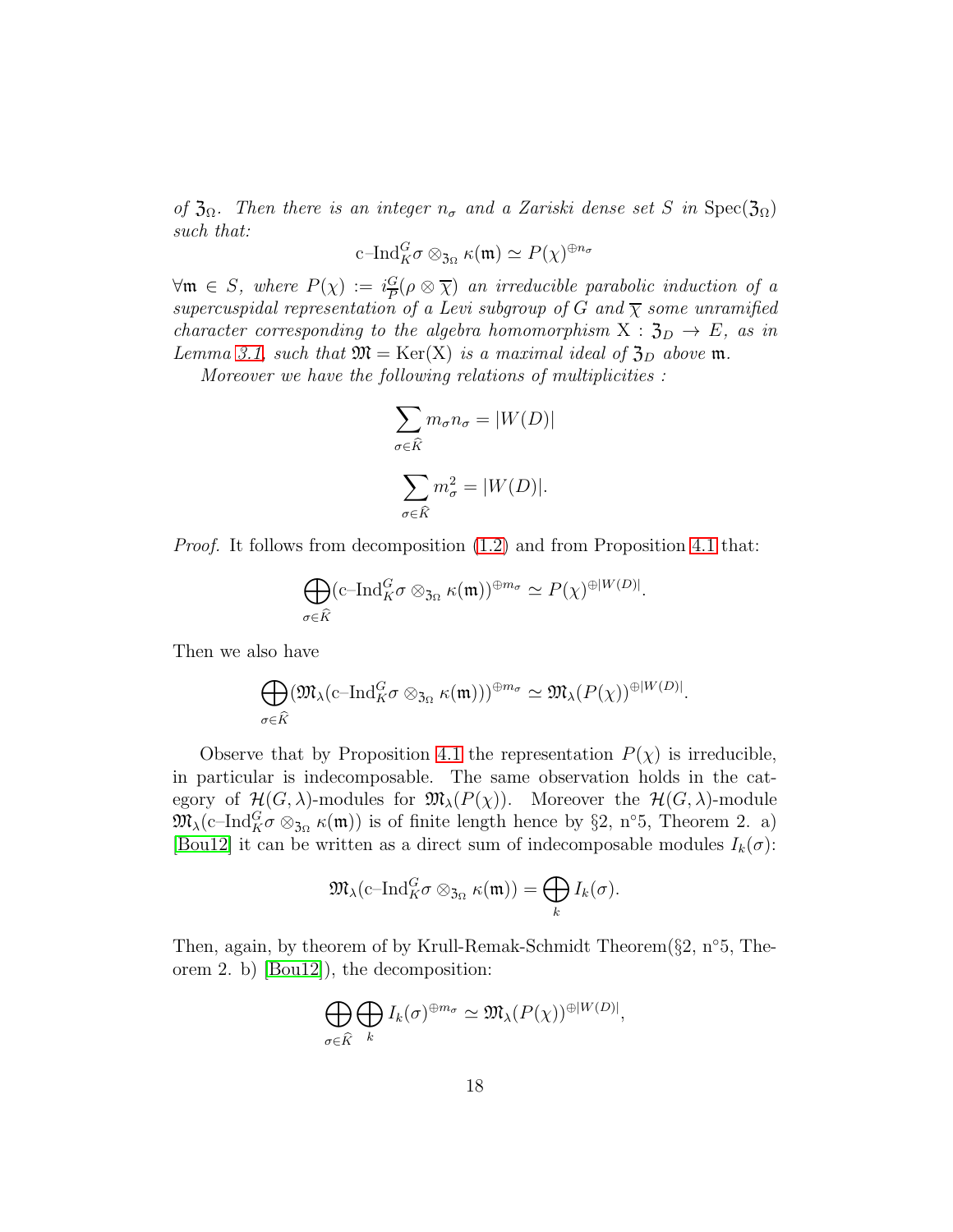into indecomposable sub-modules is unique up to permutation of factors. This theorem is applicable because all the modules in the direct sum are of finite length. It follows that by the uniqueness of such a decomposition there exists an integer  $n_{k,\sigma}$ , such that:

$$
I_k(\sigma) \simeq \mathfrak{M}_{\lambda}(P(\chi))^{\oplus n_{k,\sigma}}
$$

Then there exists an integer  $n_{\sigma} := \sum_{k} n_{k,\sigma}$  (that may depend on  $\chi$  as well) such that:

$$
\mathfrak{M}_{\lambda}(\mathrm{c\text{--} Ind}_{K}^{G}\sigma \otimes_{\mathfrak{Z}_{\Omega}} \kappa(\mathfrak{m})) \simeq \mathfrak{M}_{\lambda}(P(\chi))^{\oplus n_{\sigma}}.
$$

So the same holds for representations:

$$
\mathrm{c\text{--} Ind}_{K}^{G} \sigma \otimes_{\mathfrak{Z}_{\Omega}} \kappa(\mathfrak{m}) \simeq P(\chi)^{\oplus n_{\sigma}}.
$$

Then by definition of  $n_{\sigma}$  we have:

$$
\sum_{\sigma \in \widehat{K}} m_{\sigma} n_{\sigma} = |W(D)|.
$$

Let's compute  $\dim_E \text{Hom}_K(\text{Ind}_J^K \lambda, \text{Ind}_J^K \lambda)$  in two different ways. By restriction induction formula we have

$$
\text{Res}_{J}^{K}\text{Ind}_{J}^{K}\lambda = \bigoplus_{\overline{g} \in J\backslash K /J} \text{Ind}_{K \cap J^{g}}^{K} \text{Res}_{K \cap J^{g}}^{J^{g}}\lambda^{g},
$$

where g is a representative of  $\overline{g}$ . Then combining it with Frobenius reciprocity we get:

$$
\operatorname{Hom}_{K}(\operatorname{Ind}_{J}^{K}\lambda, \operatorname{Ind}_{J}^{K}\lambda) = \bigoplus_{\overline{g} \in J \setminus K / J} \operatorname{Hom}_{J \cap J^{g}}(\lambda, \lambda^{g})
$$

By definition the space  $\text{Hom}_{J \cap J}(\lambda, \lambda^g)$  is the intertwining space. Assume first that  $(J, \lambda)$  is a simple type. In the course of this proof we will use the same notation from the book [\[BK93\]](#page-26-0). Let  $\Gamma = F[\beta]$  be a finite extension of  $F$ , which is denoted  $E$  in the chapter 5 of that book. Then according to [\[BK93\]](#page-26-0) (5.5.11)  $g \in G$  intertwines  $\lambda$  if and only if  $g \in JW(\mathfrak{B})J$ . So  $g \in K$  intertwines  $\lambda$  if and only if  $g \in JW(\mathfrak{B})J \cap K = JW_0(\mathfrak{B})J$  and  $|W_0(\mathfrak{B})| = e(\mathfrak{B}|\mathfrak{o}_{\Gamma})!$  by construction. In simple type case we have then  $\dim_E \text{Hom}_K(\text{Ind}_{J}^{K} \lambda, \text{Ind}_{J}^{K} \lambda) = e(\mathfrak{B}|\mathfrak{o}_{\Gamma})! = |W(D)|.$ 

In general case we have to deal with semi-simple types. The reference is [\[BK99\]](#page-26-2). Let  $\overline{M}$  be a unique Levi subgroup of G which contains the  $N_G(M)$ stabilizer of the inertia class  $D$  and is minimal for this property. The Levi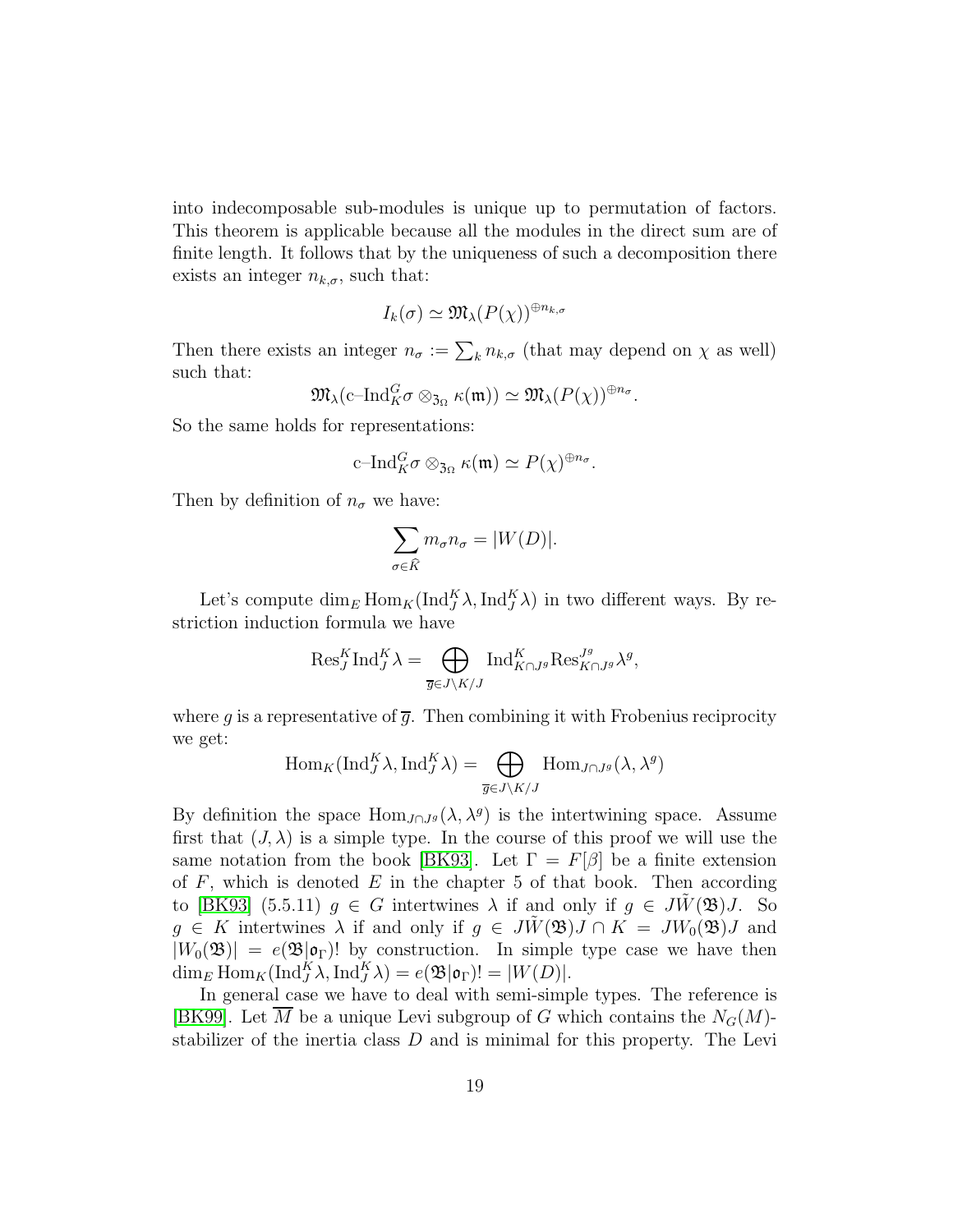subgroup  $\overline{M}$  is the G-stabilizer of a decomposition  $V = \bigoplus_{i=1}^{s} W_i$  of  $V \simeq F^n$ as a sum of non-zero subspaces  $W_i$ . Set  $G_i = \text{Aut}_F(W_i)$ . We then have  $M = \prod_{i=1}^s M_i$  and  $K \cap M = \prod_{i=1}^s K_i$ , where  $M_i = M \cap G_i = GL_{n_i}(F)^{e_i}$  and  $K_i = K \cap G_i$ . The type  $(J_M, \lambda_M)$  decomposes as a tensor product of types  $(J_{M_i}, \lambda_{M_i})$ , each of which admits a  $G_i$ -cover  $(J_{\overline{M}_i}, \lambda_{\overline{M}_i})$  as in [\[BK99\]](#page-26-2) section 1.4. We put  $J_{\overline{M}} = \prod_{i=1}^s J_{\overline{M}_i}$  and  $\lambda_{\overline{M}} = \bigotimes_{i=1}^s \lambda_{\overline{M}_i}$ . The main theorem asserts that  $(J, \lambda)$  is a G-cover of  $(J_{\overline{M}}, \lambda_{\overline{M}})$ .

It follows from corollary 1.6 in [\[BK99\]](#page-26-2), that  $g \in G$  intertwines  $\lambda$  if and only if it is of the form  $g = j_1mj_2$ , where  $j_1$  and  $j_2$  are in J and  $m \in M$ , which intertwines  $\lambda_{\overline{M}}$ . The element m can be written as  $m = m_1 \otimes \ldots \otimes m_s$ , where  $m_i \in M_i$  intertwine  $\lambda_{\overline{M}_i}$ . Then according to [\[BK93\]](#page-26-0) (5.5.11)  $m_i \in M_i$ intertwine  $\lambda_{\overline{M}_i}$  if and only if  $m \in J_{\overline{M}_i} \tilde{W}(\mathfrak{B}_i) J_{\overline{M}_i}$  (with analogous notations to 5.5[\[BK93\]](#page-26-0)). This shows that  $m \in \overline{M}$  intertwine  $\lambda_{\overline{M}}$  if and only if  $m \in$  $J_{\overline{M}}\big(\prod\nolimits_{i=1}^s\tilde{W}(\mathfrak{B}_i)\big)J_{\overline{M}}.$ 

The decomposition

$$
\operatorname{Hom}_{K}(\operatorname{Ind}_{J}^{K} \lambda, \operatorname{Ind}_{J}^{K} \lambda) = \bigoplus_{\overline{g} \in J \setminus K/J} \operatorname{Hom}_{J \cap J^{g}}(\lambda, \lambda^{g}),
$$

where g is a representative of  $\overline{g}$ , shows that

$$
\dim_E \text{Hom}_K(\text{Ind}_{J}^{K}\lambda, \text{Ind}_{J}^{K}\lambda) = |J \setminus \{g \in K | g \text{ intertwines } \lambda\}/J|
$$
  
\n= |J \setminus \{g \in K | g = j\_1mj\_2, j\_1 \text{ and } j\_2 \text{ are in } J \text{ and } m \in \overline{M} \text{ intertwines } \lambda\_{\overline{M}}\}/J|  
\n= |J \setminus \left\{g \in K | g = j\_1mj\_2; j\_1, j\_2 \in J \text{ and } m \in J\_{\overline{M}}(\prod\_{i=1}^{s} \tilde{W}(\mathfrak{B}\_i))J\_{\overline{M}}\right\}/J|  
\n= |J \setminus K \cap (JJ\_{\overline{M}}(\prod\_{i=1}^{s} \tilde{W}(\mathfrak{B}\_i))J\_{\overline{M}}J)/J|  
\n= |J \setminus (JJ\_{\overline{M}}(\prod\_{i=1}^{s} K\_i \cap \tilde{W}(\mathfrak{B}\_i))J\_{\overline{M}}J)/J|  
\n= |\prod\_{i=1}^{s} W\_0(\mathfrak{B}\_i)| = \prod\_{i=1}^{s} |W(D\_i)| = |W(D)|.

Hence in every case

$$
\dim_E \operatorname{Hom}_K(\operatorname{Ind}_J^K \lambda, \operatorname{Ind}_J^K \lambda) = |W(D)|.
$$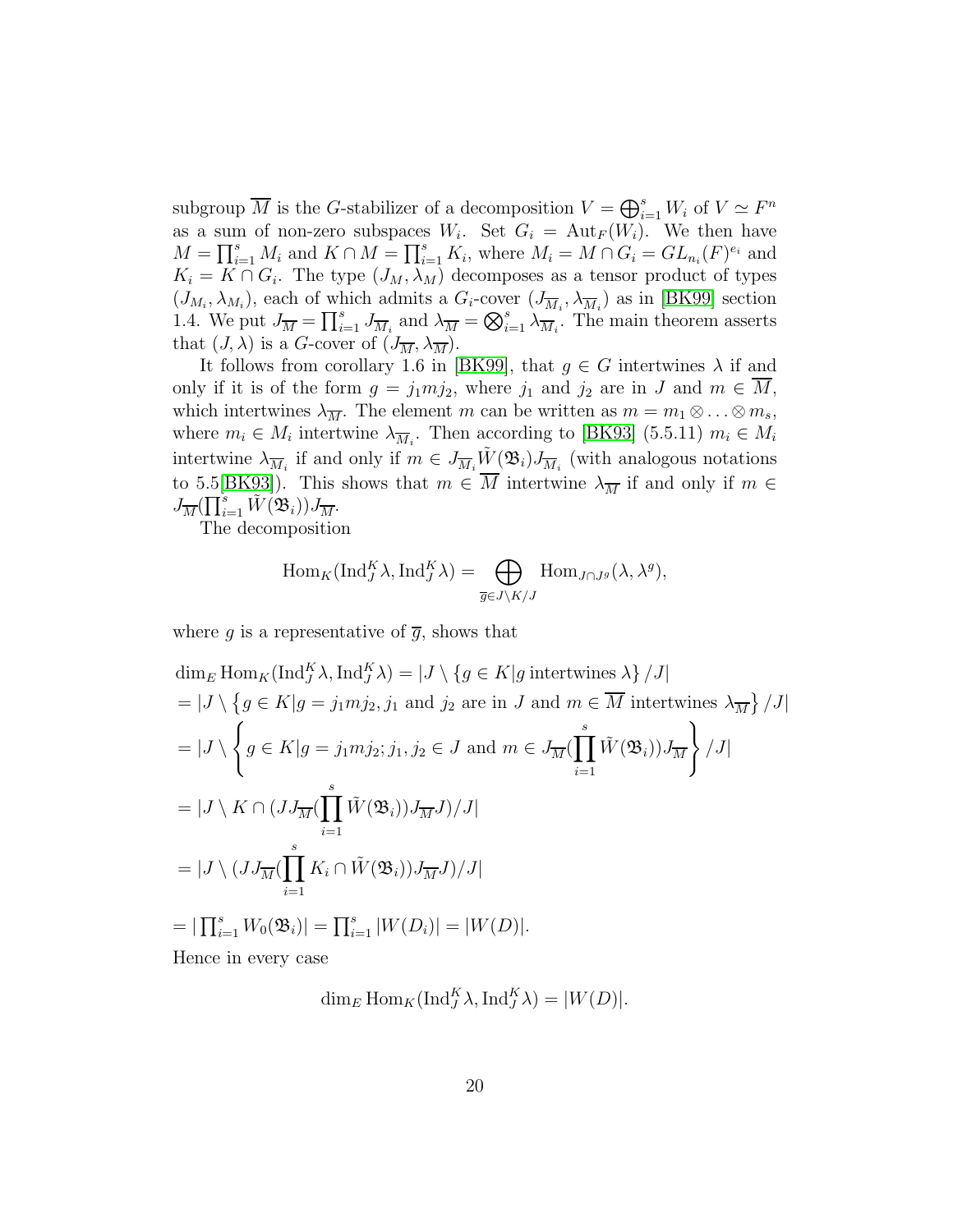We have the following decomposition  $\text{Ind}_{J}^{K} \lambda = \bigoplus_{\sigma \in \widehat{K}} \sigma^{\oplus m_{\sigma}}$ , by definition of multiplicities. Then

$$
\dim_E \mathrm{Hom}_K(\mathrm{Ind}_{J}^{K} \lambda, \mathrm{Ind}_{J}^{K} \lambda) = \sum_{\sigma \in \widehat{K}} m_{\sigma}^{2}.
$$

 $\Box$ 

The rest of this section will be focused on proving that  $m_{\sigma} = n_{\sigma}$ . Let  $\mathcal{R}_{\lambda}(K)$  denote the category of smooth K-representations generated by their  $\lambda$ -isotypic subspace.

### **Lemma 6.2.** *The category*  $\mathcal{R}_{\lambda}(K)$  *is abelian.*

*Proof.* Observe that any smooth K-representation is semi-simple, since K is compact. Then it is enough to show that a smooth representation of  $K$ is an object of  $\mathcal{R}_{\lambda}(K)$  if and only if all of its irreducible subquotients are generated by their  $\lambda$ -isotypic subspaces.

An irreducible summand  $\sigma$  of Ind<sup>K</sup> $\lambda$  will be generated by its  $\lambda$ -isotypic subspace. Indeed

$$
n = \dim_E \operatorname{Hom}_K(\sigma, \operatorname{Ind}_J^K \lambda) = \dim_E \operatorname{Hom}_J(\sigma, \lambda) = \dim_E \operatorname{Hom}_J(\lambda, \sigma) \neq 0,
$$

because the restriction of  $\sigma$  to J is semi-simple. Therefore the K-stable subspace of  $\sigma$  generated by  $\lambda^{\oplus n}$  is non zero. So is the whole  $\sigma$ , since this K-representation is irreducible. If M is any module of  $\mathcal{H}(K, J, \lambda) :=$  $\text{End}_K(\text{Ind}_{J}^{K}\lambda)$ , then by writing M as a quotient of free module, we deduce that  $M \otimes_{\mathcal{H}(K,J,\lambda)} \text{Ind}_{J}^{K} \lambda$  is a quotient of a direct sum of copies of  $\text{Ind}_{J}^{K} \lambda$ . Thus irreducible subquotients of  $M \otimes_{\mathcal{H}(K,J,\lambda)} \text{Ind}_{J}^{K} \lambda$  will be subquotients of Ind $_A^K$  $\lambda$ . But this means that all irreducible subquotients are generated by the  $\lambda$ -isotypic subspace.

Let now  $\delta$  any object of  $\mathcal{R}_{\lambda}(K)$ . Since  $\lambda$  is a type, observe that  $M(\delta) :=$  $\text{Hom}_J(\lambda, (c-\text{Ind}_K^G\delta)|J) = \text{Hom}_K(\text{Ind}_J^K \lambda, (c-\text{Ind}_K^G\delta)|K)$  is a non zero  $\mathcal{H}(G,\lambda)$ module, which can be viewed as  $\mathcal{H}(K, J, \lambda)$ -module via restriction. Moreover all the irreducible subquotients of  $\delta$  appear in  $M(\delta) \otimes_{\mathcal{H}(K,J,\lambda)} \text{Ind}_{J}^{K} \lambda$ . By the second paragraph it follows that all irreducible subquotients of  $\delta$  are generated by the  $\lambda$ -isotypic subspace. The other direction is trivial.  $\Box$ 

**Lemma 6.3.** *The categories*  $\mathcal{R}_{\lambda}(K)$  *and*  $\mathcal{H}(K, J, \lambda)$  – Mod are equivalent, *where*  $\mathcal{H}(K, J, \lambda) := \text{End}_K(\text{Ind}_{J}^{K} \lambda)$ *.*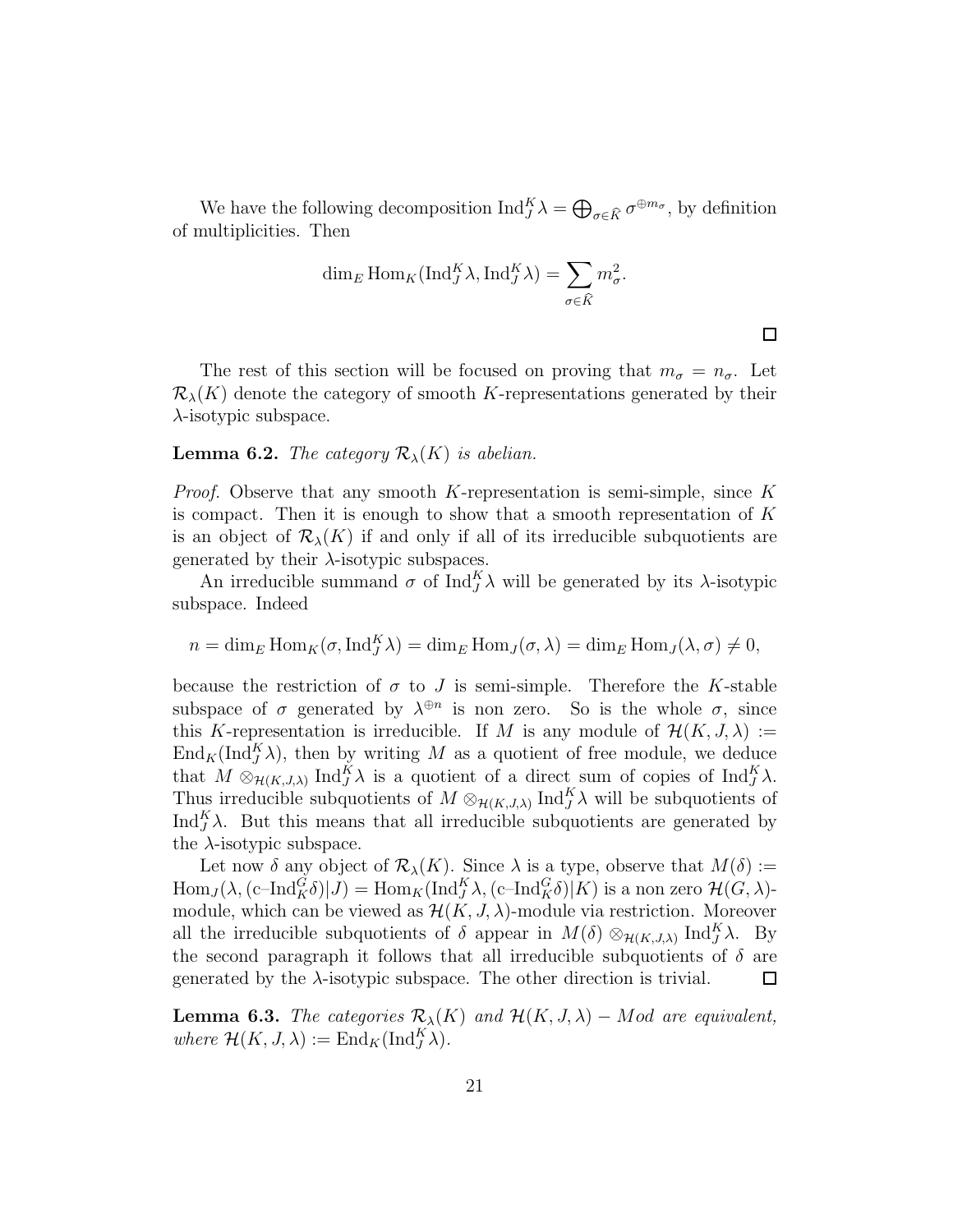*Proof.* This is a consequence of a more general result [\[Bas68,](#page-25-4) Section 1 (4.1)].  $\Box$ 

<span id="page-21-0"></span>**Lemma 6.4.** *Let*  $\sigma \in \widehat{K}$ *, where*  $\widehat{K}$  *is a set of all isomorphism classes of irreducible* K-representations. Write  $m_{\sigma} := \dim_E \text{Hom}_K(\sigma, \text{Ind}_{J}^{K} \lambda)$  *for its multiplicity. Then:*

$$
m_{\sigma} = \dim_E \operatorname{Hom}_G(\mathrm{c\text{--} Ind}_{K}^G \sigma, P(\chi)) = n_{\sigma}.
$$

*Proof.* We claim that  $\text{Hom}_G(c\text{-}\text{Ind}_J^G \lambda, P(\chi))$  is a free rank one module over algebra  $\mathcal{H}(K, J, \lambda) = \{f \in \mathcal{H}(G, J, \lambda)|\text{supp}(f) \subset K\}$ , where  $\mathcal{H}(G, J, \lambda) :=$  $\text{End}_G(\text{c-Ind}_{J}^G\lambda)$ . Let's first deal with a particular case before dealing with the general case.

1. Simple type case. Assume that  $\lambda$  is a simple type. It follows from (5.6) of [\[BK93\]](#page-26-0) that there is a support preserving isomorphism of Hecke algebras  $\mathcal{H}(G_{\Gamma}, I_{\Gamma}, 1) \simeq \mathcal{H}(G, J, \lambda)$ , where  $\Gamma$  is a well defined extension of  $F$ (denoted K in [\[BK93\]](#page-26-0)),  $G_{\Gamma} = GL_e(\Gamma)$  with  $I_{\Gamma}$  the Iwahori subgroup of  $G_{\Gamma}$  and  $K_{\Gamma}$ be a maximal compact subgroup of  $G_{\Gamma}$ . Let  $M = \text{Hom}_G(c-\text{Ind}_{J}^{G}\lambda, P(\chi)) =$  $\text{Hom}_J(\lambda, P(\chi)|J) = \text{Hom}_K(\text{Ind}_{J}^K \lambda, P(\chi)|K)$ , this is an  $\mathcal{H}(G, J, \lambda)$ -module.

Notice that when  $P(\chi) = i\frac{G}{R}$  $\frac{G}{P}(\rho \otimes \overline{\chi})$  is irreducible, the  $\mathcal{H}(G, J, \lambda)$ -module M is simple. The module M is also naturally an  $\mathcal{H}(G_{\Gamma}, I_{\Gamma}, 1)$ -module, and corresponds to an irreducible representation  $M \otimes_{\mathcal{H}(G_{\Gamma},I_{\Gamma},1)} \text{c-Ind}_{I_{\Gamma}}^{G_{\Gamma}} 1 \simeq i_{B_{\Gamma}}^{G_{\Gamma}}$  $\frac{G_{\Gamma}}{B_{\Gamma}}\overline{\chi}_{\Gamma},$ where  $\overline{\chi}_{\Gamma}$  is an unramified character of Borel subgroup  $B_{\Gamma}$  of  $G_{\Gamma}$ , making  $i_{B_{\Gamma}}^{G_{\Gamma}}$  $B_{\text{F}}^{\text{Gr}}\overline{\chi}_{\Gamma}$  irreducible. Notice that  $M = \text{Hom}_{J}(\lambda, P(\chi)|J)$  does not depend on the character  $\overline{\chi}$ , so that discussion above is always valid.

$$
\mathrm{Hom}_{G_{\Gamma}}(\mathrm{c\text{--} Ind}_{I_{\Gamma}}^{G_{\Gamma}} 1, i_{B_{\Gamma}}^{G_{\Gamma}} \overline{\chi}_{\Gamma}) = \mathrm{Hom}_{G_{\Gamma}}(\mathrm{c\text{--} Ind}_{I_{\Gamma}}^{G_{\Gamma}} 1, M \otimes_{\mathcal{H}(G_{\Gamma}, I_{\Gamma}, 1)} \mathrm{c\text{--} Ind}_{I_{\Gamma}}^{G_{\Gamma}} 1) = M.
$$

According to the description of Hecke algebras in section (5.6) of [\[BK93\]](#page-26-0) the isomorphism of Hecke algebras  $t : \mathcal{H}(G_{\Gamma}, I_{\Gamma}, 1) \simeq \mathcal{H}(G, J, \lambda)$  is support preserving, in the sense that  $\text{supp}(tf) = J.\text{supp}(f) \cdot J$ , we have also a natural isomorphism between  $\mathcal{H}(K_{\Gamma}, I_{\Gamma}, 1) = \{f \in \mathcal{H}(G_{\Gamma}, I_{\Gamma}, 1)| \text{supp}(f) \subset K_{\Gamma}\}\$ and  $\mathcal{H}(K, J, \lambda) = \{f \in \mathcal{H}(G, J, \lambda) | \text{supp}(f) \subset K\}.$  Then we have:

$$
Hom_K(Ind_J^K \lambda, P(\chi)|K) =
$$
  
= Hom<sub>G</sub>(c-Ind<sub>J</sub><sup>G</sup>λ, P(\chi)) = Hom<sub>G<sub>Γ</sub></sub>(c-Ind<sub>I<sub>Γ</sub></sub><sup>G<sub>Γ</sub></sup>1, *i*<sub>B<sub>Γ</sub></sub><sup>G<sub>Γ</sub></sup>  
= Hom<sub>K<sub>Γ</sub></sub>(c-Ind<sub>I<sub>Γ</sub></sub><sup>K<sub>Γ</sub></sup>1, *i*<sub>B<sub>Γ</sub><sup>G<sub>Γ</sub></sup><sub>K<sub>Γ</sub></sub>1) = Hom<sub>K<sub>Γ</sub></sub>(Ind<sub>I<sub>Γ</sub></sub><sup>K<sub>Γ</sub></sup>1, Ind<sub>B<sub>Γ</sub><sup>K<sub>Γ</sub></sup><sub>K<sub>Γ</sub></sub>1)  
= Hom<sub>K<sub>Γ</sub></sub>(Ind<sub>I<sub>Γ</sub></sub><sup>K<sub>Γ</sub></sup>1, (Ind<sub>B<sub>Γ</sub><sup>K<sub>Γ</sub></sup>1)<sup>K<sub>1</sub></sup>) = Hom<sub>K<sub>Γ</sub></sub>(Ind<sub>I<sub>Γ</sub></sub><sup>K<sub>Γ</sub></sup>1, Ind<sub>I<sub>Γ</sub></sub><sup>K<sub>Γ</sub></sup>1)  
= H(K<sub>Γ</sub>, I<sub>Γ</sub>, 1) = H(K, J, λ),</sub></sub></sub>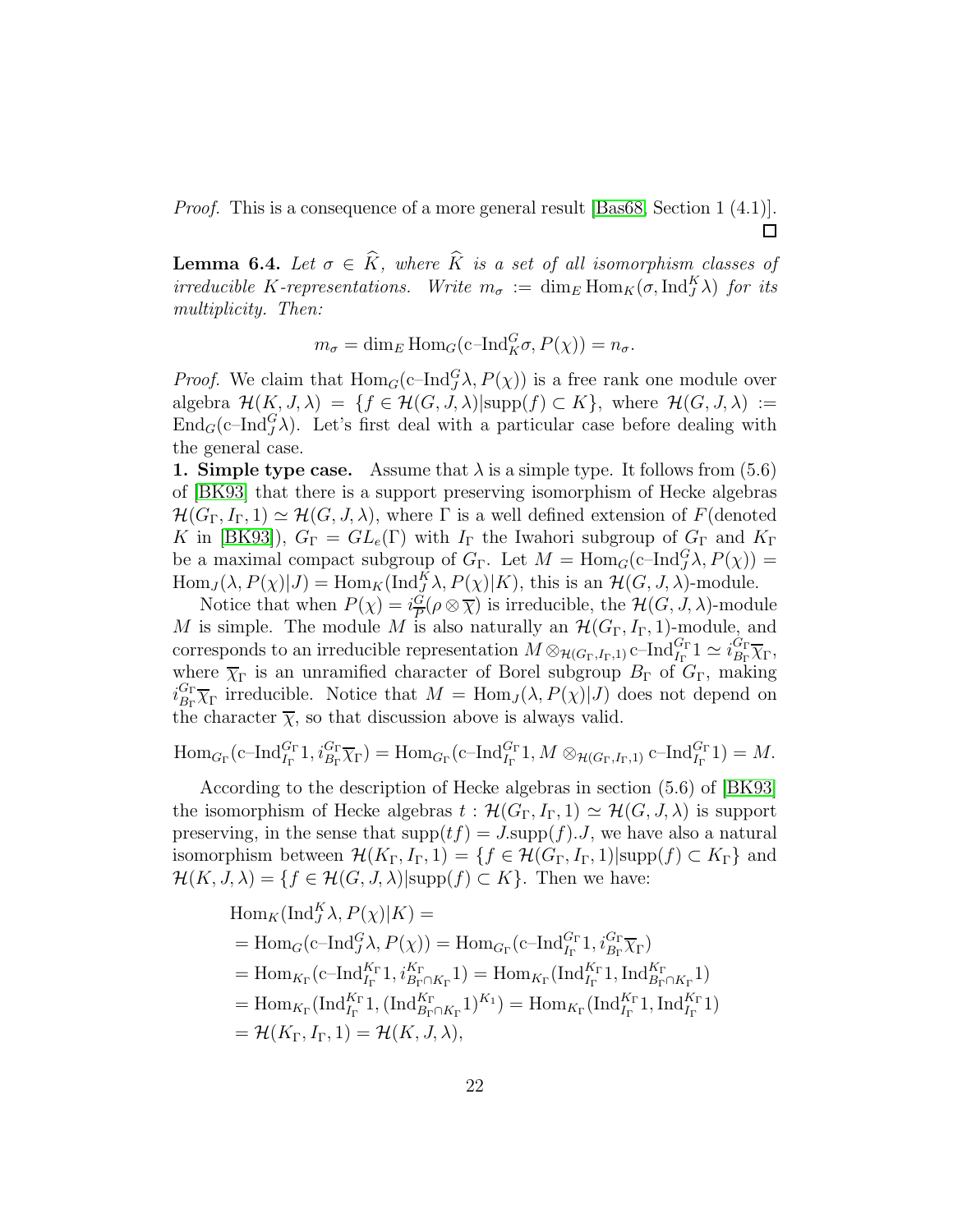where  $K_1 = \{g \in G_\Gamma | g \equiv 1 \mod \mathfrak{p}_\Gamma\}$ , where  $\mathfrak{p}_\Gamma$  is the maximal ideal in the ring of integers of Γ.

**2. General case.** Let now  $\lambda$  be some general semi-simple type. The second part of Main Theorem of section 8 in [\[BK99\]](#page-26-2) gives a support preserving Hecke algebra isomorphism  $j : \mathcal{H}(M, \lambda_M) \to \mathcal{H}(G, \lambda)$ , where M is a unique Levi subgroup of G which contains the  $N_G(M)$ -stabilizer of the inertia class D and is minimal for this property. Moreover the section 1.5 [\[BK99\]](#page-26-2) gives a tensor product decomposition  $\mathcal{H}(M, \lambda_M) = \mathcal{H}_1 \otimes_E \ldots \otimes_E \mathcal{H}_s$ , where  $\mathcal{H}_i =$  $\mathcal{H}(G_i, J_i, \lambda_i)$  is an affine Hecke algebras of type A and  $(J_i, \lambda_i)$  is some simple type with  $G_i$  some general linear group over a *p*-adic field.

Let now  $M = \text{Hom}_K(\text{Ind}_J^K \lambda, P(\chi)|K)$ . The same argument as in the simple type case shows that M is a simple  $\mathcal{H}(G,\lambda)$ -module. Then by [\[Bou12\]](#page-26-5) §12 Proposition 2, M is a quotient of  $M_1 \otimes_E \ldots \otimes_E M_s$ , where  $M_i$  is a simple  $\mathcal{H}_i$ -module. Since E is algebraically closed we have by [\[Bou12\]](#page-26-5) §12 Theorem 1 part a), that  $M_1 \otimes_E \ldots \otimes_E M_s$  is a simple  $\mathcal{H}_1 \otimes_E \ldots \otimes_E \mathcal{H}_s$ -module. Then it follows that  $M \simeq M_1 \otimes_E \ldots \otimes_E M_s$ .

Let  $K_i$  denote the maximal compact subgroup of  $G_i$  and  $\mathcal{A}_i := \mathcal{H}(K_i, J_i, \lambda_i)$ . Then by simple type case  $M_i \simeq A_i$ .

Since the isomorphism  $j$  above is support preserving, we have a similar decomposition for  $\mathcal{H}(K, J, \lambda)$ , namely  $\mathcal{H}(K, J, \lambda) \simeq \mathcal{A}_1 \otimes_E \ldots \otimes_E \mathcal{A}_s$ . Then  $M \simeq M_1 \otimes_E \ldots \otimes_E M_s \simeq A_1 \otimes_E \ldots \otimes_E A_s \simeq \mathcal{H}(K, J, \lambda).$ 

By the discussion above we always have  $\text{Hom}_K(\text{Ind}_{J}^K \lambda, P(\chi)|K) =$  $\mathcal{H}(K, J, \lambda)$ . Let now  $\tau$  be a subrepresentation of  $P(\chi)|K$ , generated by the  $\lambda$ -isotypic subspace of  $P(\chi)|K$ . Then by the isomorphisms above we have

$$
\operatorname{Hom}_{K}(\operatorname{Ind}_{J}^{K}\lambda, \tau) = \operatorname{Hom}_{K}(\operatorname{Ind}_{J}^{K}\lambda, P(\chi)|K) = \mathcal{H}(K, J, \lambda),
$$

as isomorphisms of  $\mathcal{H}(K, J, \lambda)$ -modules. Then by equivalence of categories (as in Lemma [6.4\)](#page-21-0):

$$
\mathrm{Ind}_{J}^{K} \lambda \simeq \tau \hookrightarrow P(\chi)|K,
$$

where the first arrow from the left comes from the discussion above and the second one is a natural inclusion. Applying  $\text{Hom}_K(\sigma, \cdot)$  to previous injection and then taking the dimensions of both sides yields an inequality:

 $m_{\sigma} \leq \dim_E \text{Hom}_G(c-\text{Ind}_K^G \sigma, P(\chi)).$ 

Moreover by Lemma [5.1](#page-15-1) we have:

$$
\dim_E \text{Hom}_G(I_\sigma, P(\chi)) = \dim_E \text{Hom}_G(I_\sigma \otimes_{\mathfrak{Z}_{\Omega}} \kappa(\mathfrak{m}), P(\chi)).
$$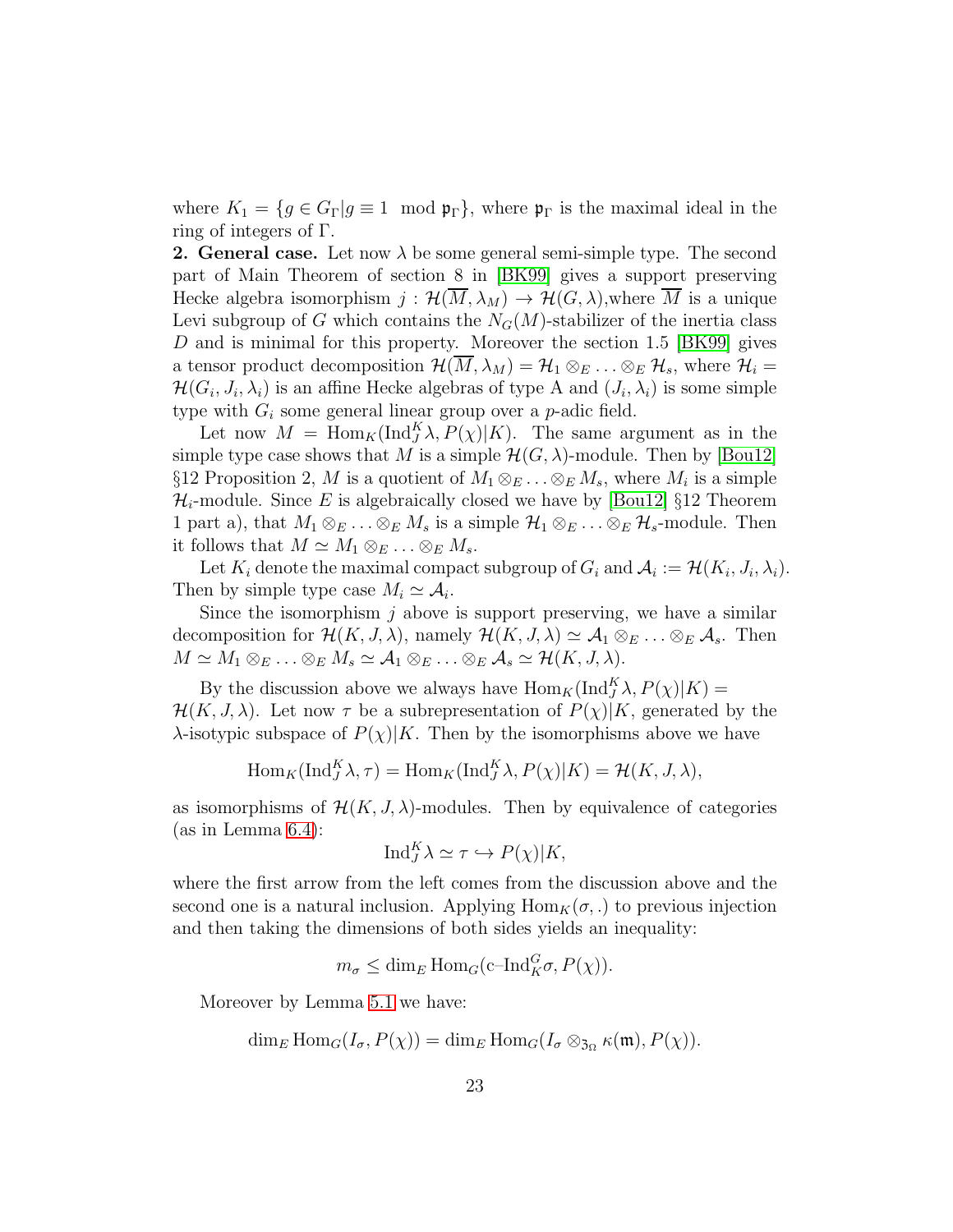Since by Corollary [6.1](#page-16-1) we have  $I_{\sigma} \otimes_{\mathfrak{Z}_{\Omega}} \kappa(\mathfrak{m}) \simeq P(\chi)^{\oplus n_{\sigma}}$ , then

$$
\dim_E \text{Hom}_G(I_\sigma, P(\chi)) = \dim_E \text{Hom}_G(I_\sigma \otimes_{\mathfrak{Z}_{\Omega}} \kappa(\mathfrak{m}), P(\chi))
$$
  
= 
$$
\dim_E \text{Hom}_G(P(\chi)^{\oplus n_\sigma}, P(\chi)) = n_\sigma
$$

The inequality  $m_{\sigma} \leq \dim_E \text{Hom}_G(c-\text{Ind}_K^G \sigma, P(\chi)) = n_{\sigma}$  is actually an equality because of the relations

$$
\sum_{\sigma \in \widehat{K}} m_{\sigma} n_{\sigma} = |W(D)|
$$

$$
\sum_{\sigma \in \widehat{K}} m_{\sigma}^2 = |W(D)|,
$$

<span id="page-23-0"></span>which were proven in Corollary [6.1.](#page-16-1)

 $\Box$ 

## 7 Consequences

In this section we will deduce a few results from previous sections and finally prove that if  $m_{\sigma} = 1$  then :

$$
\mathfrak{Z}_{\Omega} \simeq \mathrm{End}_G(\mathrm{c\text{--} Ind}_{K}^{G} \sigma).
$$

Let us denote  $I_{\sigma} := \text{c-Ind}_{K}^{G} \sigma$ ,  $A(\sigma_1, \sigma_2) := \text{Hom}_{G}(\text{c-Ind}_{K}^{G} \sigma_1, \text{c-Ind}_{K}^{G} \sigma_2)$  and  $A_{\sigma} := A(\sigma, \sigma)$ . We begin with the following result:

**Theorem 7.1.** Let  $\sigma \in \widehat{K}$ *, where*  $\widehat{K}$  *is a set of all isomorphism classes of irreducible* K-representations. Write  $m_{\sigma} := \dim_E \text{Hom}_K(c-\text{Ind}_{J}^{K}\lambda, \sigma)$  for its *multiplicity. Then*  $Hom_G(c-Ind_K^G\sigma_1, c-Ind_K^G\sigma_2)$  *is a free*  $\mathfrak{Z}_{\Omega}$ *-module of rank*  $m_{\sigma_1} m_{\sigma_2}$ , for all  $\sigma_1, \sigma_2 \in K$ .

*Proof.* Write  $A(\sigma_1, \sigma_2)$  for  $\text{Hom}_G(c-\text{Ind}_K^G \sigma_1, c-\text{Ind}_K^G \sigma_2)$ . Recall the decomposition  $(1.3)$ :

$$
\mathrm{c\text{--} Ind}_{J}^{G} \lambda = \bigoplus_{\sigma \in \widehat{K}} (\mathrm{c\text{--} Ind}_{K}^{G} \sigma)^{\oplus m_{\sigma}},
$$

so that:

$$
\mathcal{H}(G,\lambda) \simeq \mathrm{End}_G(\mathrm{c\text{--} Ind}_{J}^G \lambda) = \prod_{\sigma_1, \sigma_2 \in \widehat{K}} \mathrm{Hom}_G(\mathrm{c\text{--} Ind}_{K}^G \sigma_1, \mathrm{c\text{--} Ind}_{K}^G \sigma_2)^{m_{\sigma_1} m_{\sigma_2}}.
$$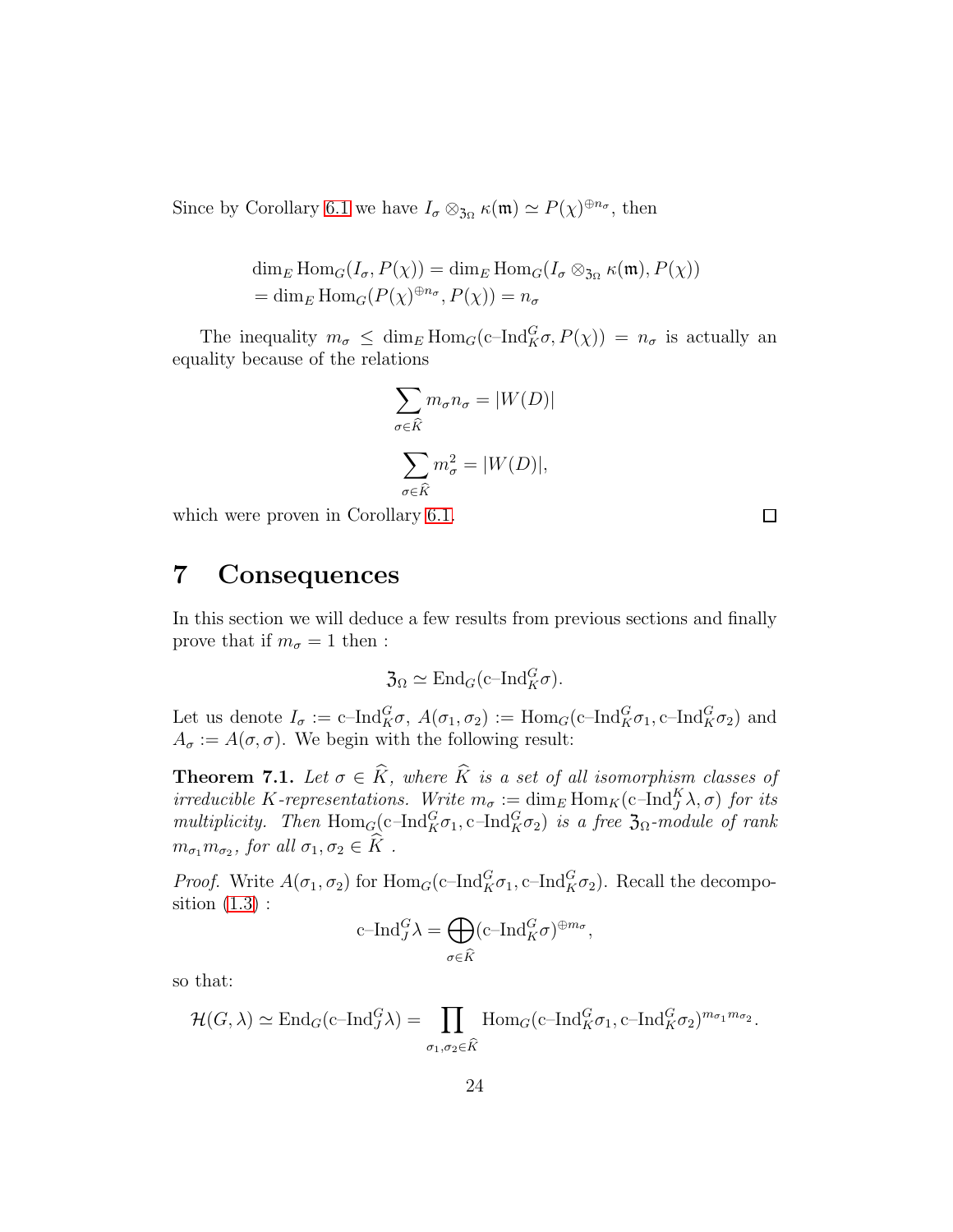Moreover the action of  $\mathfrak{Z}_\Omega$  on  $A(\sigma_1, \sigma_2)$  by multiplication, makes  $A(\sigma_1, \sigma_2)$ into a sub- $\mathfrak{Z}_{\Omega}$ -module of  $\mathcal{H}(G,\lambda)$ , via the previous decomposition. Let's prove that  $A(\sigma_1, \sigma_2)$  is also a locally free finitely generated  $\mathfrak{Z}_{\Omega}$ -module.

By the decomposition of  $\mathcal{H}(G,\lambda), A(\sigma_1,\sigma_2)$  is also a direct summand of  $\mathcal{H}(G,\lambda)$ . Moreover by Lemma [3.3,](#page-11-1)  $\mathcal{H}(G,\lambda)$  is a free  $\mathfrak{Z}_{\Omega}$ -module, and therefore  $A(\sigma_1, \sigma_2)$  is a projective  $\mathfrak{Z}_{\Omega}$ -module. Let m be a maximal ideal of  $\mathfrak{Z}_{\Omega}$  and let  $d_{\mathfrak{m}}$  be the rank of  $(A(\sigma_1, \sigma_2))_{\mathfrak{m}}$ . Then:

$$
d_{\mathfrak{m}} = \dim_E(A(\sigma_1, \sigma_2)_{\mathfrak{m}} \otimes_{(3\Omega)\mathfrak{m}} \kappa(\mathfrak{m})) = \dim_E(A(\sigma_1, \sigma_2) \otimes_{3\Omega} (3\Omega)_{\mathfrak{m}} \otimes_{(3\Omega)\mathfrak{m}} \kappa(\mathfrak{m}))
$$
  
= 
$$
\dim_E A(\sigma_1, \sigma_2) \otimes_{3\Omega} \kappa(\mathfrak{m})
$$

(recall that  $\kappa(\mathfrak{m}) \simeq E$ ). We will prove now that the local rank is constant on a dense set of maximal ideals.

Let  $i \in \{1, 2\}$ . Choose now  $\mathfrak{m} = \text{Ker}(\mathfrak{Z}_{\Omega} \stackrel{\chi}{\to} E) \in S$  (see Proposition [4.1](#page-12-1)) for definition of the set S). By Corollary [6.1](#page-16-1) there is an integer  $n_{\sigma_i}$  such that:

$$
I_{\sigma_i} \otimes_{\mathfrak{Z}_{\Omega}} \kappa(\mathfrak{m}) \simeq P(\chi)^{\oplus n_{\sigma_i}}.
$$

Then

$$
\dim_E \text{Hom}_G(I_{\sigma_i}, P(\chi)) = \dim_E \text{Hom}_G(I_{\sigma_i} \otimes_{\mathfrak{Z}_{\Omega}} \kappa(\mathfrak{m}), P(\chi))
$$
  
= 
$$
\dim_E \text{Hom}_G(P(\chi)^{\oplus n_{\sigma_i}}, P(\chi)) = n_{\sigma_i}.
$$

By Lemma [6.4](#page-21-0) we have:

$$
m_{\sigma_i} = \dim_E \operatorname{Hom}_G(I_{\sigma_i}, P(\chi)) = n_{\sigma_i}.
$$

Then

$$
\text{Hom}_G(I_{\sigma_1} \otimes_{\mathfrak{Z}_{\Omega}} \kappa(\mathfrak{m}), I_{\sigma_2} \otimes_{\mathfrak{Z}_{\Omega}} \kappa(\mathfrak{m})) \simeq \text{Hom}_G(P(\chi)^{\oplus m_{\sigma_1}}, P(\chi)^{\oplus m_{\sigma_2}})
$$
  

$$
\simeq \text{End}_G(P(\chi))^{m_{\sigma_1} m_{\sigma_2}} \simeq (E)^{m_{\sigma_1} m_{\sigma_2}},
$$

since by Schur's lemma  $\text{End}_G(P(\chi)) = E$ . Finally by Lemma [5.2](#page-16-2)

$$
d_{\mathfrak{m}} = \dim_E A(\sigma_1, \sigma_2) \otimes_{\mathfrak{Z}_{\Omega}} \kappa(\mathfrak{m}) = \dim_E \mathrm{Hom}_G(I_{\sigma_1} \otimes_{\mathfrak{Z}_{\Omega}} \kappa(\mathfrak{m}), I_{\sigma_2} \otimes_{\mathfrak{Z}_{\Omega}} \kappa(\mathfrak{m}))
$$
  
=  $m_{\sigma_1} m_{\sigma_2}$ .

This proves that  $d_{\mathfrak{m}} = m_{\sigma_1} m_{\sigma_2}$ ,  $\forall \mathfrak{m} \in S$ . Moreover this equality is true for all  $\mathfrak{m}$  since  $\mathfrak{m} \mapsto d_{\mathfrak{m}}$  is locally constant function([\[Bou85b\]](#page-26-6) Chapitre 2 §5.2 Théorème 1 c)) and S is a dense set. The main result of [\[Swa78\]](#page-28-4) allows us to conclude.  $\Box$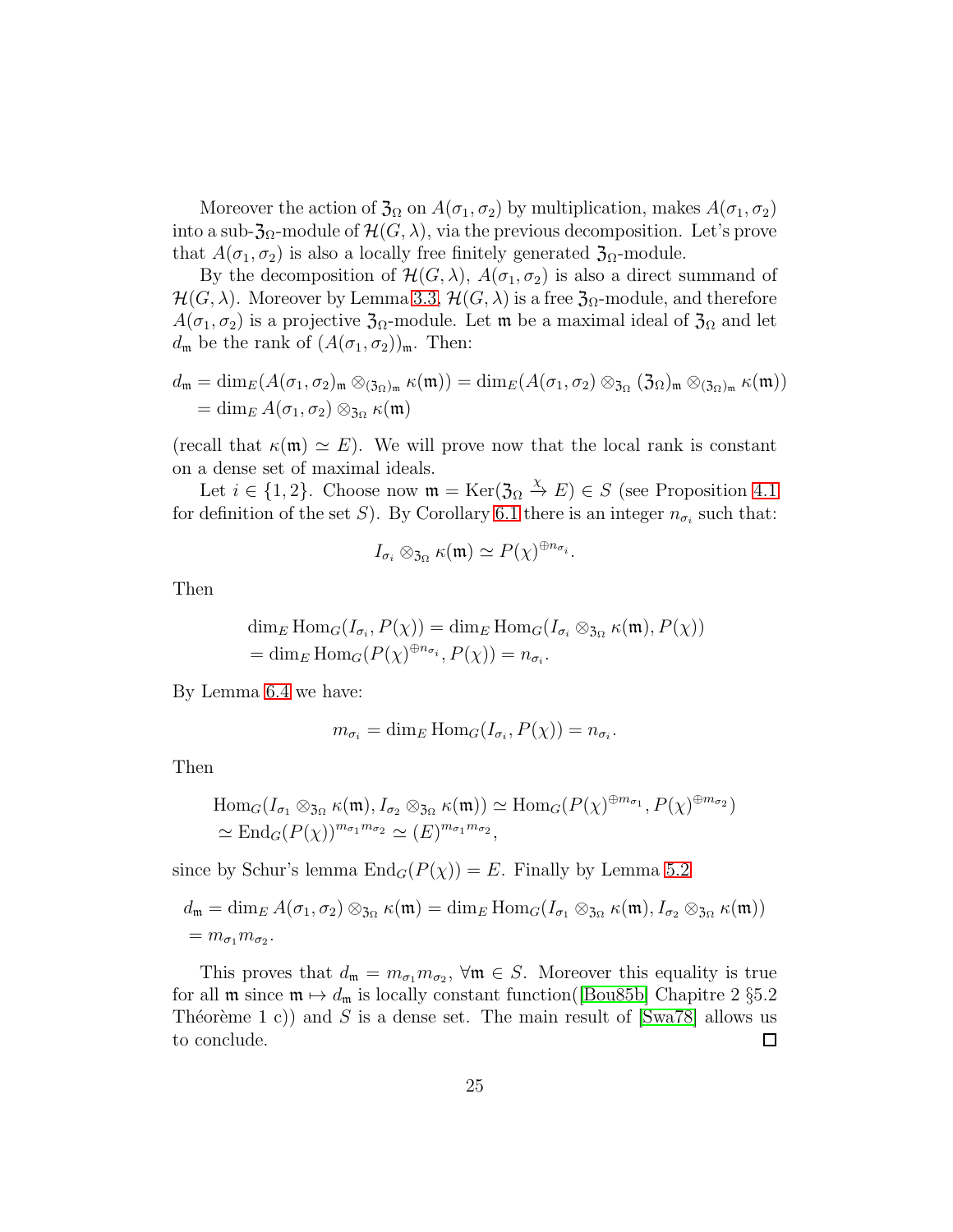Now we deduce the result announced in the introduction of this paper:

<span id="page-25-2"></span>**Corollary 7.2.** Let  $\sigma \in \widehat{K}$ *, such that*  $m_{\sigma} = 1$ *. Then the canonical map*  $\mathfrak{Z}_{\Omega} \to \text{End}_{G}(\text{c-Ind}_{K}^{G} \sigma)$  *induces a ring isomorphism:* 

 $\mathfrak{Z}_{\Omega} \simeq \mathrm{End}_G(\mathrm{c\text{--} Ind}_{K}^{G} \sigma).$ 

<span id="page-25-1"></span>Remark 7.2.1. *In the Iwahori case* 1 *and* st *are the only multiplicity free direct summands of*  $\text{Ind}_{I}^{K}$ 1*. When the type*  $(J, \lambda)$  *is simple*  $\sigma_{max}(\lambda)$  *and*  $\sigma_{min}(\lambda)$ are also the only multiplicity free summands of  $\text{Ind}_{J}^{K} \lambda$ , because the Hecke al*gebra of a simple is isomorphic to Iwahori Hecke algebra ([\[BK93,](#page-26-0) (5.6)]). Assume now that the type*  $(J, \lambda)$  *is semi-simple*  $[M, \rho]_G$ -type and *is a cover of*  $(J_1 \times \ldots \times J_r, \lambda_1 \otimes \ldots \otimes \lambda_r)$ *, where the types*  $(J_i, \lambda_i)$  *are all simple and distinct.* Let  $P = MN$  be a parabolic subgroup of G. Then according to the end of sec*tion 6 in [SZ99], the restriction of the* K-representation  $\sigma := \sigma_{\mathcal{P}}(\lambda)$  *to* K ∩ N *is trivial, and*  $\sigma | K \cap M \simeq \sigma_1 \otimes \ldots \otimes \sigma_r$  where  $\sigma_i := \sigma_{\mathcal{P}_i}(\lambda_i)$ . It follows that  $m_{\sigma} := \dim_E \text{Hom}_K(\text{Ind}_{J}^{K} \lambda, \sigma) = 1$  *if and only if for each i*,  $\sigma_i = \sigma_{max}(\lambda_i)$  *or*  $\sigma_i = \sigma_{min}(\lambda_i)$ . In this case there will be 2<sup>r</sup> multiplicity free direct summands  $of \operatorname{Ind}_{J}^{K} \lambda.$ 

### <span id="page-25-0"></span>Acknowledgments

The results of this paper are the main part of the author's PhD thesis. The author tremendously grateful to his advisor Vytautas Paškūnas for sharing his ideas with the author and for many helpful discussions. The author would also like to thank the referee for useful comments and corrections. This work was supported by SFB/TR 45 of the DFG.

## References

- <span id="page-25-4"></span>[Bas68] Hyman Bass. *Algebraic* K*-theory*. W. A. Benjamin, Inc., New York-Amsterdam, 1968.
- <span id="page-25-3"></span>[Ber84] J. N. Bernstein. Le "centre" de Bernstein. In *Representations of reductive groups over a local field*, Travaux en Cours, pages 1–32. Hermann, Paris, 1984. Edited by P. Deligne.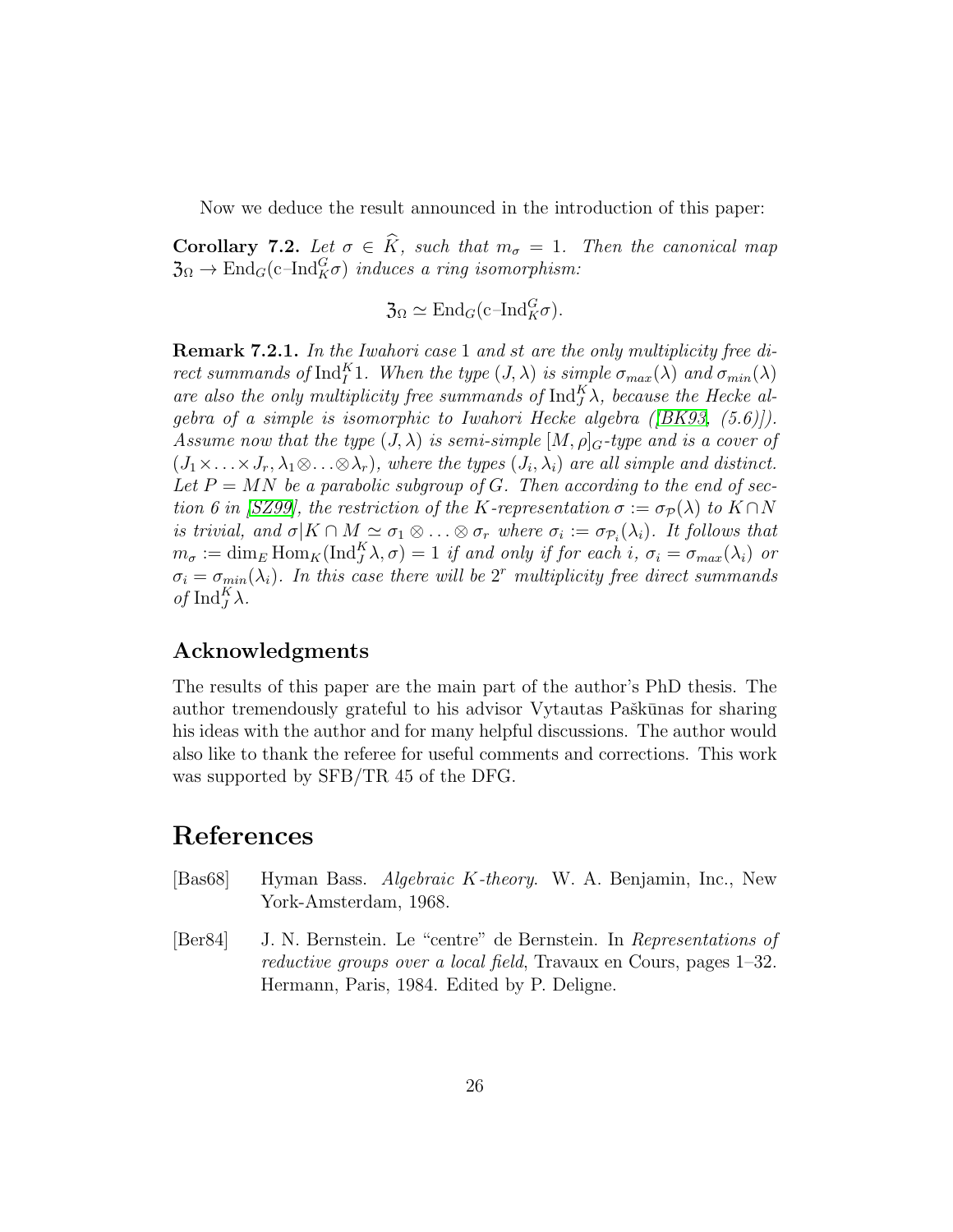- [BH06] Colin J. Bushnell and Guy Henniart. *The local Langlands conjecture for* GL(2), volume 335 of *Grundlehren der Mathematischen Wissenschaften [Fundamental Principles of Mathematical Sciences]*. Springer-Verlag, Berlin, 2006.
- <span id="page-26-0"></span>[BK93] Colin J. Bushnell and Philip C. Kutzko. *The admissible dual of* GL(N) *via compact open subgroups*, volume 129 of *Annals of Mathematics Studies*. Princeton University Press, Princeton, NJ, 1993.
- <span id="page-26-1"></span>[BK98] Colin J. Bushnell and Philip C. Kutzko. Smooth representations of reductive p-adic groups: structure theory via types. *Proc. London Math. Soc. (3)*, 77(3):582–634, 1998.
- <span id="page-26-2"></span>[BK99] Colin J. Bushnell and Philip C. Kutzko. Semisimple types in  $GL_n$ . *Compositio Math.*, 119(1):53–97, 1999.
- [Bor76] Armand Borel. Admissible representations of a semi-simple group over a local field with vectors fixed under an Iwahori subgroup. *Invent. Math.*, 35:233–259, 1976.
- <span id="page-26-3"></span>[Bou85a] Nicolas Bourbaki. *El´ements de math´ematique ´* . Masson, Paris, 1985. Algèbre commutative. Chapitres 5 à 7. [Commutative algebra. Chapters 5–7], Reprint.
- <span id="page-26-6"></span>[Bou85b] Nicolas Bourbaki. *Éléments de mathématique*. Masson, Paris, 1985. Algèbre commutative. Chapitres 1 à 4. [Commutative algebra. Chapters 1–4], Reprint.
- <span id="page-26-4"></span>[Bou03] Nicolas Bourbaki. *Algebra II. Chapters 4–7*. Elements of Mathematics (Berlin). Springer-Verlag, Berlin, 2003. Translated from the 1981 French edition by P. M. Cohn and J. Howie, Reprint of the 1990 English edition [Springer, Berlin; MR1080964 (91h:00003)].
- <span id="page-26-5"></span>[Bou12] N. Bourbaki. *Eléments de mathématique. Algèbre. Chapitre 8. Modules et anneaux semi-simples*. Springer, Berlin, 2012. Second revised edition of the 1958 edition [MR0098114].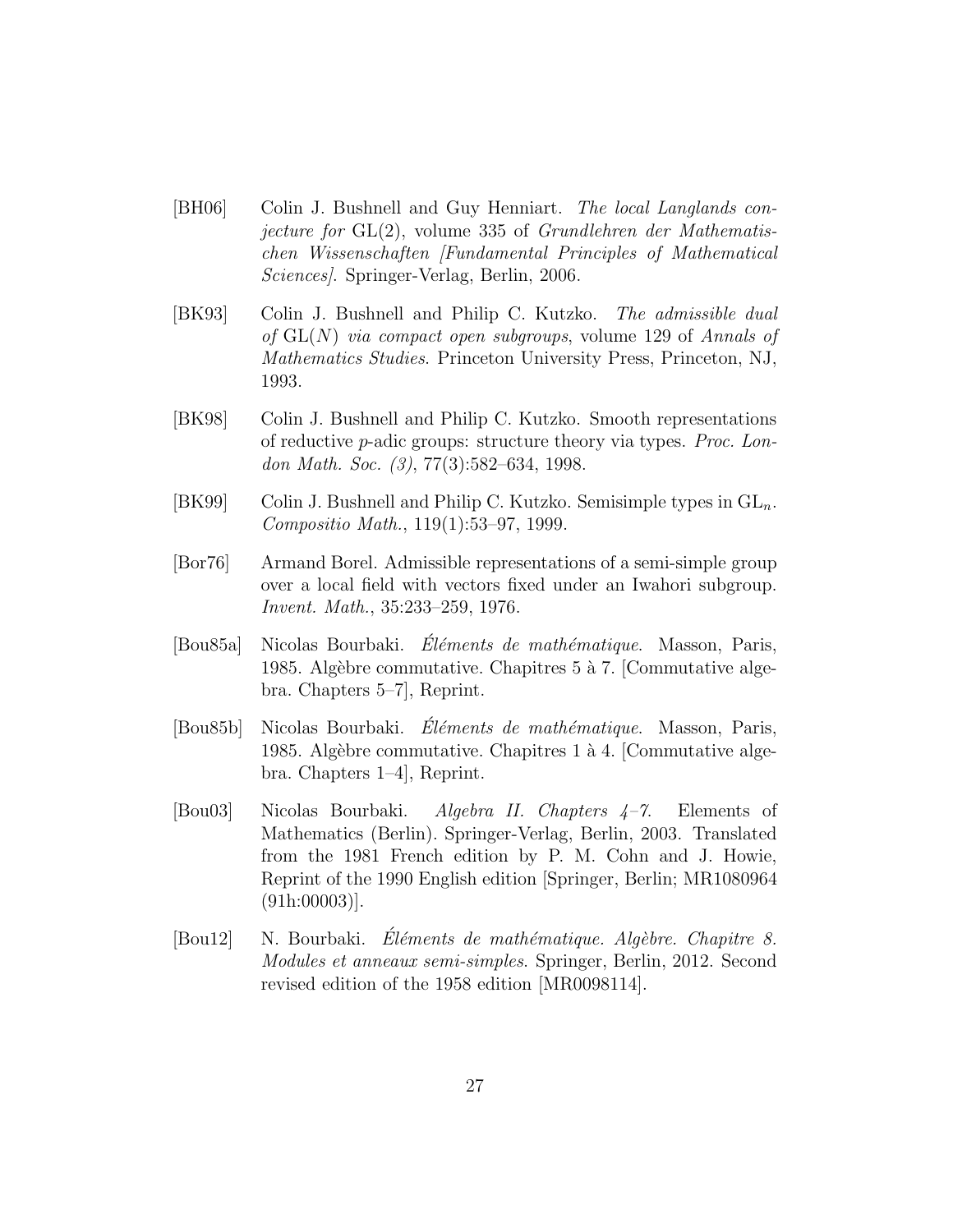- [BZ77] I. N. Bernstein and A. V. Zelevinsky. Induced representations of reductive p-adic groups. I. *Ann. Sci. Ecole Norm. Sup. (4) ´* , 10(4):441–472, 1977.
- [Cas] Bill Casselman. Introduction to the Theory of Admissible Representations of p-adic reductive groups. http://www.math.ubc.ca/ cass/research/pdf/p-adic-book.pdf.
- <span id="page-27-3"></span>[CEG<sup>+</sup>16] Ana Caraiani, Matthew Emerton, Toby Gee, David Geraghty, Vytautas Paškūnas, and Sug Woo Shin. Patching and the  $p$ -adic local Langlands correspondence. *Camb. J. Math.*, 4(2):197–287, 2016.
- <span id="page-27-0"></span>[Dat99a] J.-F. Dat. Caractères à valeurs dans le centre de Bernstein. *J. Reine Angew. Math.*, 508:61–83, 1999.
- <span id="page-27-4"></span>[Dat99b] J.-F. Dat. Types et inductions pour les représentations modulaires des groupes *p*-adiques. *Ann. Sci. Ecole Norm. Sup.*  $(4)$ , 32(1):1– 38, 1999. With an appendix by Marie-France Vignéras.
- <span id="page-27-1"></span>[Hel16] David Helm. The Bernstein center of the category of smooth  $W(k)[GL_n(F)]$ -modules. *Forum Math. Sigma*, 4:e11, 98, 2016.
- [How85] Roger Howe. *Harish-Chandra homomorphisms for* p*-adic groups*, volume 59 of *CBMS Regional Conference Series in Mathematics*. Published for the Conference Board of the Mathematical Sciences, Washington, DC; by the American Mathematical Society, Providence, RI, 1985. With the collaboration of Allen Moy.
- [How94] Roger Howe. Hecke algebras and p-adic GLn. In *Representation theory and analysis on homogeneous spaces (New Brunswick, NJ, 1993)*, volume 177 of *Contemp. Math.*, pages 65–100. Amer. Math. Soc., Providence, RI, 1994.
- <span id="page-27-2"></span>[Jan95] Chris Jantzen. On the Iwahori-Matsumoto involution and applications. *Ann. Sci. Ecole Norm. Sup. (4) ´* , 28(5):527–547, 1995.
- [Kud94] Stephen S. Kudla. The local Langlands correspondence: the non-Archimedean case. In *Motives (Seattle, WA, 1991)*, volume 55 of *Proc. Sympos. Pure Math.*, pages 365–391. Amer. Math. Soc., Providence, RI, 1994.